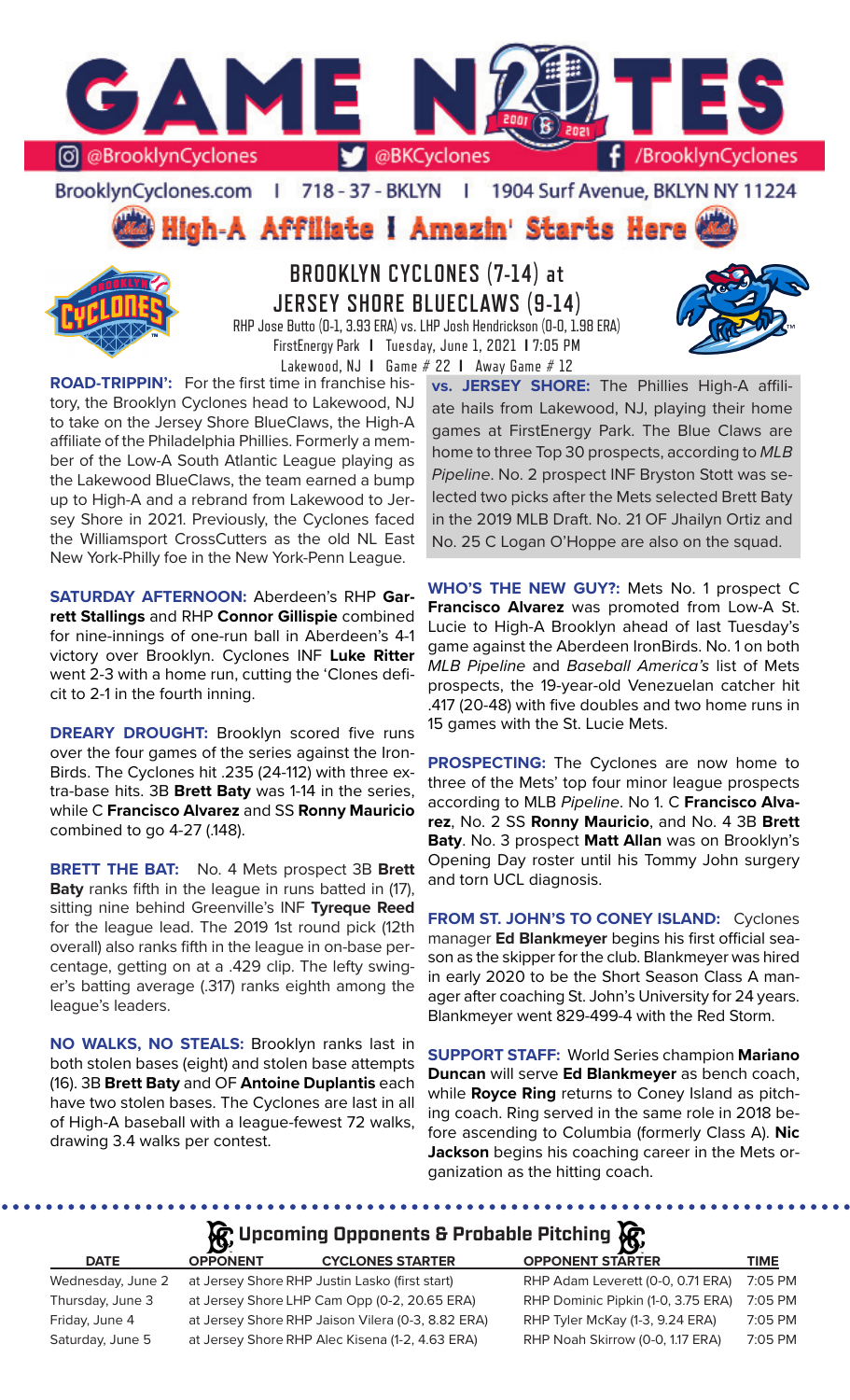**JUNE 1 AT JERSEY SHORE STARTING PITCHER PAGE 2**



**LAST TIME OUT:** Butto took third-consecutive no-decision two Sundays agon (5/23) in Brooklyn's 6-5 12-inning walk-off victory. Struck out five Hudson Valley Renegades over five innings of one-run ball, allowing five hits with no walks and five strikeouts.

|      |            |            |     |                          |   | 2021 GAME-BY-GAME |    |   |    |            |
|------|------------|------------|-----|--------------------------|---|-------------------|----|---|----|------------|
|      |            |            |     | <b>Brooklyn Cyclones</b> |   |                   |    |   |    |            |
| DATE | <b>OPP</b> | <b>DEC</b> | ΙP  | н                        | R | ER                | BB | к | HR | <b>AVG</b> |
| 5/23 | vs. HV     |            | 5.0 | 5                        |   |                   | 0  | 5 | O  | .188       |
| 5/18 | vs. HV     |            | 5.2 | 2                        | 2 | $\mathcal{P}$     |    | 3 |    | 156        |
| 5/12 | @GVL       |            | 4.0 | $\mathcal{P}$            |   |                   | 3  | 6 | O  | .185       |
| 5/5  | @ASH       |            | 3.2 | 3                        | 4 | 4                 | 3  | 5 | O  | .214       |
|      |            |            |     |                          |   |                   |    |   |    |            |

**TOP 30 PROSPECT:** Jose Butto ranks No. 17 in the Mets system according to *MLB Pipeline*.

**ARM ACTION:** Butto's change-up has sparkled during his time as a professional with scouts calling it "near elite." Butto only throws 93 mph and had touched 96 mph, but his change, thrown 10-11 mph slower, is torturous to opposing batters due to his arm action mimicking his fastball delivery.

**ASCENSION:** Spent 2019 with formerly Low-A Columbia marked Butto's best as a professional, posting a career-high 8.76 K/9 and a career-fewest 2.49 BB/9. The Venezuelan also only allowed eight home runs in 112 innings, good for 0.64 HR/9. His 3.43 FIP in 2019 has been his lowest mark since pitching in the states.

**CUMANA, SUCRE:** Butto hails from Cumana, Sucre, Venezuela, a city on the northern tip of Venezuela near the coast. Argueably, the most famous MLB player from Cumana is Armando Galarraga, who pitched for five different teams. He is best known for being one out away from a perfect game in 2010 before first base umpire Jim Joyce mistakenly called the runner safe.

|                   | G              | <b>ERA</b>     | ΙP   | н              | R        | ER        | <b>HR</b>      | BB        | ĸ         | <b>AVG</b> |
|-------------------|----------------|----------------|------|----------------|----------|-----------|----------------|-----------|-----------|------------|
| Home              | $\overline{2}$ | 2.53           | 10.2 | 7              | 3        | 3         | 1              | 1         | 8         | .189       |
| Road              | 2              | 5.87           | 7.2  | 5              | 5        | 5         | 0              | 6         | 11        | .185       |
| May               | 4              | 3.93           | 18.1 | 12             | 8        | 8         | 1              | 7         | 19        | .188       |
| June              |                |                |      |                |          |           |                |           |           |            |
| July              |                |                |      |                |          |           |                |           |           |            |
| August            |                |                |      |                |          |           |                |           |           |            |
| September         |                |                |      |                |          |           |                |           |           |            |
|                   |                |                |      |                |          |           |                |           |           |            |
|                   | <b>PA</b>      | R              | н    | 2B             | 3B       | <b>HR</b> | <b>RBI</b>     | <b>BB</b> | <b>SO</b> | <b>OPS</b> |
| vs. Left          | 23             | 4              | 1    | O              | $\Omega$ | 1         | $\overline{2}$ | 4         | 5         | .450       |
| vs. Right         | 50             | 4              | 11   | 4              | 1        | O         | $\overline{4}$ | 3         | 14        | .670       |
| <b>RISP</b>       | 24             | 8              | 4    | 1              | 1        | 1         | 6              | 3         | 5         | .804       |
| Team ahead        | 8              | $\overline{2}$ | 2    | $\Omega$       | $\Omega$ | 1         | $\overline{2}$ | 0         | $\Omega$  | .875       |
| Team behind       | 34             | 3              | 2    | $\overline{2}$ | 0        | $\Omega$  | 1              | 5         | 13        | .391       |
| Ahead in count 25 |                | 5              | 5    | $\Omega$       | 1        | O         | 3              | 0         | 8         | .532       |

| $K\%$        | BB%     | HR/9       |
|--------------|---------|------------|
| 26%          | $9.6\%$ | 0.49       |
| <b>BABIP</b> | GB%     | <b>FIP</b> |
| .244         | 44%     | 3.63       |

## **BUTTO'S SEASON AND CAREER HIGHS**

| 2021 Season                |                              | Career                            |
|----------------------------|------------------------------|-----------------------------------|
| 6 (5/16 at Greenville)     | <b>Strikeouts</b>            | 9 (6/21/19 at Asheville)          |
| None                       | <b>Double Digit K Games</b>  | None                              |
| 3 (5/5 at Asheville)       | <b>High Hits, Game</b>       | 9 (2x, last: 4/11/19 at Lexingt.) |
| 1 (5/18 vs. Hudson Valley) | <b>High HR, Game</b>         | 2 (3x, last: 5/18/19 at Rome)     |
| 4 (5/5 at Asheville)       | <b>High Runs, Game</b>       | 6 (2x, last: 5/18/19 at Rome)     |
| 3 (3x, 5/16 at Greenville) | <b>High Walks, Game</b>      | 3 (11x, 5/12/21 at Greenville)    |
| 5.2 (5/18 vs. HV)          | <b>Innings Pitched, Game</b> | 6.2 (7/1/19 vs. Greenville)       |
| None                       | <b>Complete Games</b>        | 1 (6 IP, 7/24/18 vs. Danville)    |
| None                       | <b>Shutouts</b>              | None                              |

| <b>CATCHER ERA</b> |   |    |            |            |  |  |  |  |  |
|--------------------|---|----|------------|------------|--|--|--|--|--|
| <b>NAME</b>        | G | ER | <b>INN</b> | <b>ERA</b> |  |  |  |  |  |
| Alvarez            | 2 | 18 | 16         | 10.13      |  |  |  |  |  |
| Mena               |   | 17 | 35         | 4.37       |  |  |  |  |  |
| Senger             | 9 | 44 | 81         | 4.89       |  |  |  |  |  |
| Uriarte            | h | 27 | 49         | 4.96       |  |  |  |  |  |

| CYCLONES STARTING PITCHER BREAKDOWN |   |   |                                                       |     |         |  |  |  |
|-------------------------------------|---|---|-------------------------------------------------------|-----|---------|--|--|--|
| <b>STARTER</b>                      |   |   | <b>GS Quality StartsRun SupportRS/Start BC Record</b> |     |         |  |  |  |
| Butto, Jose                         | 4 | O | 14                                                    | 3.5 | $2-2$   |  |  |  |
| Kisena, Alec                        | 3 | O | 18                                                    | 6.0 | $1 - 2$ |  |  |  |
| Opp, Cam                            |   | O | 4                                                     | 4.0 | $0 - 2$ |  |  |  |
| Rojas, Oscar                        | 4 | Ω | 21                                                    | 5.3 | $1 - 3$ |  |  |  |
| Vilera, Jaison                      | 4 | O | 14                                                    | 3.5 | $O - 4$ |  |  |  |
| Walker, Josh                        | Δ |   | 27                                                    | 68  | $3-1$   |  |  |  |

| BROOKLYN CYCLONES PITCHING BREAKDOWN |       |            |            |  |  |    |  |        |    |                |                                                  |         |                         |                 |  |           |            |      |                    |
|--------------------------------------|-------|------------|------------|--|--|----|--|--------|----|----------------|--------------------------------------------------|---------|-------------------------|-----------------|--|-----------|------------|------|--------------------|
|                                      | W-L   | <b>ERA</b> | IP HR      |  |  |    |  |        |    | ER BB K HR AVG |                                                  | W-L     | ERA                     | IPHR            |  |           |            |      | ER BB K HR AVG     |
| <b>STARTERS</b>                      |       | 4-11 6.91  | 86.0 90 71 |  |  |    |  |        |    |                | 66 39 95 15 .268 HOME                            | $3 - 7$ |                         | 4.45 89.0 83 49 |  |           | 44 38 87 5 |      | .249               |
| <b>RELIEVERS</b>                     | $3-3$ | 4.17       | 95.0 89 56 |  |  | 44 |  | 44 111 | -6 |                | .243 IROAD                                       | 4-7     |                         | 6.46 92.0 96 78 |  | 66 45 119 |            | - 16 | .260               |
| <b>TOTAL</b>                         |       |            |            |  |  |    |  |        |    |                | 7-14 5.27 181.0 179 127 106 83 206 21 .255 TOTAL |         | 7-14 5.27 181.0 179 127 |                 |  |           |            |      | 106 83 206 21 .255 |

## **BULLPEN NOTES**

-RHP Allan Winans has a team-low 1.64 FIP, having allowed no home runs, no hit batters. Winans has struck out eight and walked one.

-RHP Allan Winans leads the club's pitching staff with a team-high 38.5% strikeout rate and team-fewest 4.8% walk rate.

-Hard-throwing RHP Bryce Montes de Oca recorded six straight scoreless outings prior to allowing two runs against Aberdeen on Tuesday.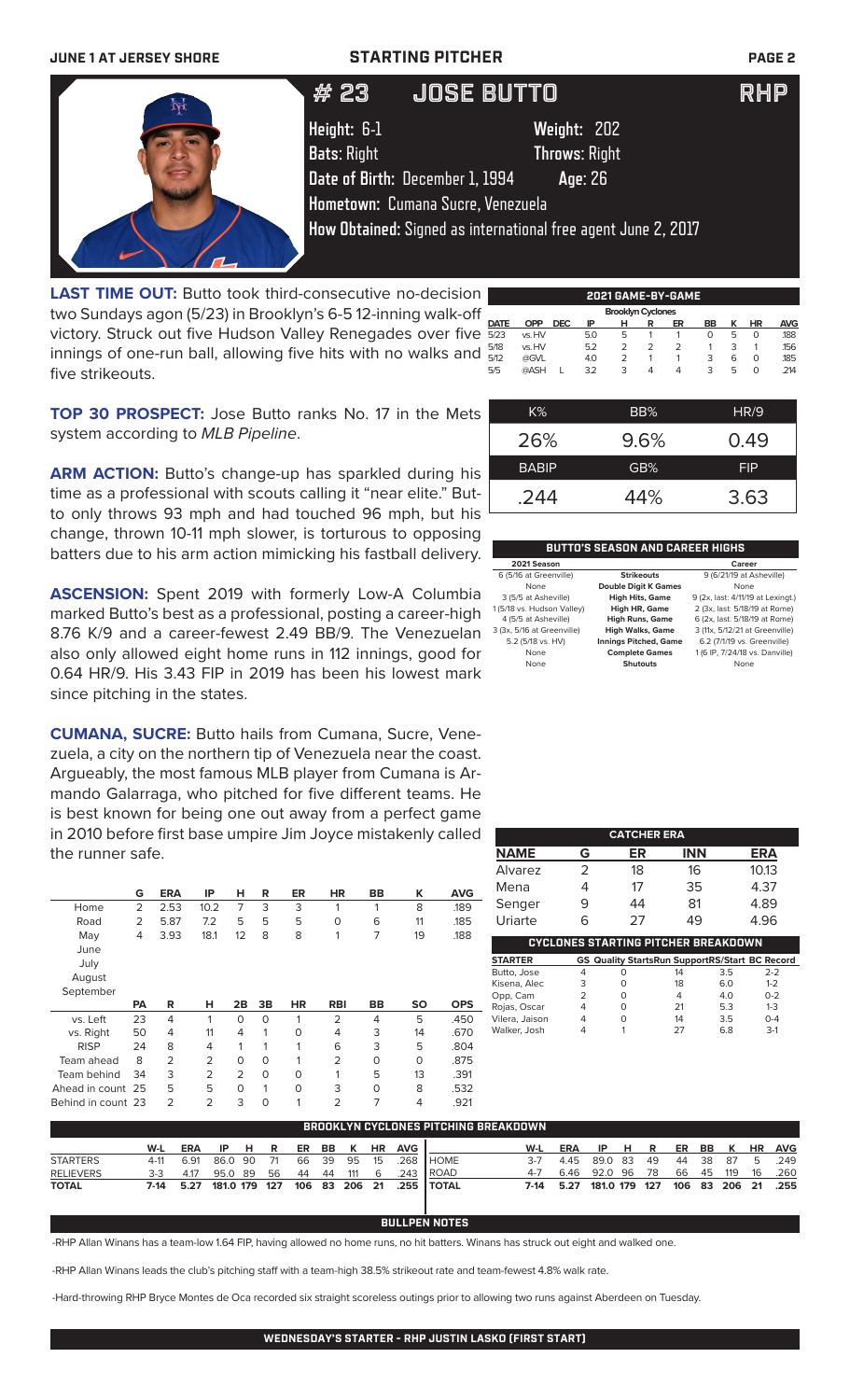| <b>JUNE 1 AT JERSEY SHORE</b>                                                                                                                                      |                                                          | <b>BATTING PAGES</b>                                                                                                                                                                                                                                                                                                                                                                                                                                                                           | PAGE <sub>3</sub>                                                                                                                                                                                                           |
|--------------------------------------------------------------------------------------------------------------------------------------------------------------------|----------------------------------------------------------|------------------------------------------------------------------------------------------------------------------------------------------------------------------------------------------------------------------------------------------------------------------------------------------------------------------------------------------------------------------------------------------------------------------------------------------------------------------------------------------------|-----------------------------------------------------------------------------------------------------------------------------------------------------------------------------------------------------------------------------|
| <b>FRANCISCO ALVAREZ - C</b><br>#19<br>Last Game: 1-3<br><b>RISP: 0-1</b><br><b>Streak:</b> 1 G (1-3)                                                              | <b>Home: 2-12</b><br>Road:<br>vs. ABD: 2-12              | Last HR:<br><b>Multi-Hit Games:</b><br><b>Multi-RBI Games:</b>                                                                                                                                                                                                                                                                                                                                                                                                                                 | .167, 0 HR, 1 RBI, .092 w0BA, wRC+ -38<br>Season High, Hits: 1 (2x, 5/29 vs. ABD)<br><b>Season High, Runs:</b><br>Season High, RBI: 1 (5/27 vs. ABDG1)<br>Season High, SB:                                                  |
| No. 38 prospect in the game according to MLB Pipeline<br>• Non-roster invitee to Mets Spring Training Signed with NYM on July 2, 2018                              |                                                          | • Enters his fourth year in the Mets organizationCalled up from Low-A St. Lucie on Monday, May 2419 years old, turning 20 on November 19<br>· Ranks as the No. 1 prospect in the Mets system according to both MLB Pipeline and Baseball AmericaRanked as No. 4 catching prospect in baseball and the<br>• Hit .417 (20-48) with five doubles, two home runs, and 12 RBIs in 15 games with St. LucieStruck out seven times and walked 15went 2-for-4 in stolen bases                           |                                                                                                                                                                                                                             |
| ZACH ASHFORD - OF<br>#9                                                                                                                                            |                                                          |                                                                                                                                                                                                                                                                                                                                                                                                                                                                                                | .235, 1 HR, 3 RBI, .384 WOBA, WRC+ 142                                                                                                                                                                                      |
| Last Game: 1-4<br><b>RISP: 0-2</b><br><b>Streak:</b> 2 G (2-6)                                                                                                     | <b>Home: 4-17</b><br>Road:<br>vs. ABD: 2-12              | Last HR: 5/23 vs. Hudson Valley<br>Multi-Hit Games: 1 (5/23 vs. Hudson Valley)<br>Multi-RBI Games: 1(5/23 vs. Hudson Valley)                                                                                                                                                                                                                                                                                                                                                                   | Season High, Hits: 2 (5/23 vs. HV)<br>Season High, Runs: 1 (2x, 5/27 vs. ABDG1)<br>Season High, RBI: 2 (5/23 vs. HV)<br>Season High, SB:                                                                                    |
| • Drafted by the Mets out of Fresno State in the 6th round of the 2019 MLB Draft                                                                                   |                                                          | Enters his third year in the Mets organizationCalled up from Low-A St. Lucie on Saturday, May 22<br>• Hit .340 (17-50) in 14 games with the St. Lucie Mets in 2021, collecting three doubles and six walks with a stolen base<br>• Spent his first few games as a pro with Brooklyn in 2019, hitting .136 in 16 games before being sent to the GCL Mets (37 G, .295/2/23/.413)                                                                                                                 |                                                                                                                                                                                                                             |
| # 22 BRETT BATY - INF                                                                                                                                              |                                                          |                                                                                                                                                                                                                                                                                                                                                                                                                                                                                                | .317, 0 HR, 17 RBI, .408 w0BA, wRC+ 157                                                                                                                                                                                     |
| Last Game: 0-4<br><b>RISP: 13-21 (.619)</b><br>Streak:                                                                                                             | Home: 9-30<br><b>Road: 11-32</b><br>vs. ABD: 1-11        | Last HR:<br>Multi-Hit Games: 6 (5/19 vs. Hudson Valley)<br>Multi-RBI Games: 5 (5/19 vs. Hudson Valley)                                                                                                                                                                                                                                                                                                                                                                                         | Season High, Hits: 4 (5/19 vs. HV))<br>Season High, Runs: 2 (5/19 vs. HV)<br><b>Season High, RBI: 4 (5/19 vs. HV)</b><br><b>Season High, SB:</b> 1 (2x, 5/19 vs. HV)                                                        |
| • Joined the Alternate Training Site in Brooklyn in 2020                                                                                                           |                                                          | • Enters his third year in the Mets organizationRated as the No. 4 prospect in the Mets system and the No. 94 prospect in baseball according to MLB Pipeline<br>• Earned a non-roster invitation to Spring Training in 2021, collecting a double and a single in 10 games and 10 at-bats<br>• Spent the majority of his first pro season with Kingsport (R) before a promotion to Brooklyn to finish the 2019 season, winning the league title with the Cyclones                               |                                                                                                                                                                                                                             |
| • Committed to the University of Texas before signing with the Mets                                                                                                |                                                          |                                                                                                                                                                                                                                                                                                                                                                                                                                                                                                |                                                                                                                                                                                                                             |
| #8<br><b>ANTOINE DUPLANTIS - OF</b><br>Last Game: 1-4<br>RISP: 4-14 (.286)<br>Streak:                                                                              | Home: 5-30<br><b>Road: 13-42</b><br>vs. ABD: 1-12        | Last HR: 5/6 at Asheville<br>Multi-Hit Games: 5 (5/22 vs. Hudson Valley)<br>Multi-RBI Games: 1 (5/12 at Greenville)                                                                                                                                                                                                                                                                                                                                                                            | .264, 1 HR, 5 RBI, .335 wOBA, wRC+ 111<br>Season High, Hits: 4 (5/16 at Greenville)<br>Season High, Runs: 4 (5/16 at Greenville)<br>Season High, RBI: 2 (5/12 at Greenville)<br>Season High, SB: 1 (2x, 5/16 at Greenville) |
| • Recorded eight outfield assists in 47 games to lead Brooklyn<br>a season at LSU hitting lower than .316                                                          |                                                          | • Enters his third year in the Mets organization…Spent his draft year with Brooklyn and scored the game-winning run against Lowell in the 2019 NYPL Championship<br>• Finished his LSU career with 359 hits, most in school history and second-most in SEC history behind Cyclones outfielder Jake Mangum (383 hits)Never finished<br>• Drafted in the 19th round by Cleveland in 2018 but did not signBrother, Armond, holds the world record in the pole vault with a height of 6.18 meters. |                                                                                                                                                                                                                             |
| # 20 JOE GENORD - INF                                                                                                                                              |                                                          |                                                                                                                                                                                                                                                                                                                                                                                                                                                                                                | .254, 4 HR, 9 RBI, .340 WOBA, WRC+ 115                                                                                                                                                                                      |
| Last Game: 1-3<br>RISP: 1-13 (.077)<br><b>Streak: 1 G (1-3)</b>                                                                                                    | <b>Home: 6-31</b><br><b>Road: 11-36</b><br>vs. ABD: 2-12 | Last HR: 5/14 at Greenville<br>Multi-Hit Games: 3 (5/19 vs. Hudson Valley)<br>Multi-RBI Games: 2 (5/18 vs. Hudson Valley)                                                                                                                                                                                                                                                                                                                                                                      | Season High, Hits: 3 (2x, 5/19 vs. HV)<br>Season High, Runs: 3 (2x, 5/19 vs. HV)<br>Season High, RBI: 3 (5/8 at Asheville)<br>Season High, SB:                                                                              |
| • Two-time All-AAC honoree who led USF in home runs in each of his three seasons<br>• Also drafted by the Los Angeles Dodgers in the 19th round of the 2015 draft. |                                                          | • Enters his third year in the Mets organizationNamed to the NYPL All-Star team and won a league title with Brooklyn in 2019<br>• Led the Cyclones with nine home runs and 44 RBIsEarned Player of the Week honors with the Cyclones during the week of July 7.                                                                                                                                                                                                                                |                                                                                                                                                                                                                             |
| #35 ADRIAN HERNANDEZ - OF                                                                                                                                          |                                                          |                                                                                                                                                                                                                                                                                                                                                                                                                                                                                                | .167, 0 HR, 0 RBI, .184 w0BA, wRC+ 18                                                                                                                                                                                       |
| Last Game: DNP<br>$RISP: 2-9(.222)$<br><b>Streak:</b> 3 G (4-10)                                                                                                   | <b>Home: 4-23</b><br><b>Road: 2-13</b><br>vs. ABD: 3-6   | Last HR:<br>Multi-Hit Games: 1 (5/25 vs. Aberdeen)<br><b>Multi-RBI Games:</b>                                                                                                                                                                                                                                                                                                                                                                                                                  | Season High, Hits: 2 (5/25 vs. Aberdeen)<br><b>Season High, Runs:</b><br>Season High, RBI:<br>Season High, SB:                                                                                                              |
| • Signed for \$1.5 million by the Mets in 2017                                                                                                                     |                                                          | • Enters his fifth year in the Mets organizationreceived 5/8 from extended spring training after the injury to OF Scott Ota.<br>• Ranked the No. 30 Prospect in the NYM system by MLB PipelineLimited to four games with the GCL Mets in 2019 due to hamstring injuries.<br>• Hit .261 with five homers and 34 RBIs in 63 games in the Dominican Summer League in 2018.                                                                                                                        |                                                                                                                                                                                                                             |
| <b>RONNY MAURICIO - INF</b><br>#2                                                                                                                                  |                                                          |                                                                                                                                                                                                                                                                                                                                                                                                                                                                                                | .263, 4 HR, 14 RBI, .368 wOBA, wRC+ 132                                                                                                                                                                                     |
| Last Game: 0-4<br><b>RISP:</b> 5-17 (.294)<br>Streak:                                                                                                              | Home: 6-35<br><b>Road: 14-41</b><br>vs. ABD: 2-14        | Last HR: 5/16 at Greenville<br>Multi-Hit Games: 3 (5/16 at Greenville)<br>Multi-RBI Games: 3 (5/16 at Greenville)                                                                                                                                                                                                                                                                                                                                                                              | Season High, Hits: 3 (2x, 5/16 at Greenville)<br>Season High, Runs: 2 (3x,5/16 at Greenville)<br>Seaon High, RBI: 4 (2x, 5/16 at Greeville)<br>Season High, SB: 1 (5/23 vs. HV)                                             |
| Dominican Winter League<br>• Named a South Atlantic League mid-season All-Star with Columbia (A) in 2019                                                           |                                                          | • Enters his fifth year in the Mets organizationRated as the No. 2 prospect in the Mets system and the No. 58 prospect in baseball according to MLB Pipeline<br>• Non-roster invitee to Spring Training for the third consecutive seasonSpent 2020 at the Mets Alternate Site and had one at-bat with the Tigres del Licey in the<br>• Won the 2018 GCL Mets Sterling Award, given to the team's most valuable playerSigned with the Mets as a 16-year-old.                                    |                                                                                                                                                                                                                             |
|                                                                                                                                                                    |                                                          |                                                                                                                                                                                                                                                                                                                                                                                                                                                                                                |                                                                                                                                                                                                                             |
| #16 JOSE MENA - C<br>Last Game: 0-3<br>RISP: 0-4 (.000)<br>Streak:                                                                                                 | <b>Home: 0-10</b><br><b>Road: 2-11</b><br>vs. ABD: 0-3   | Last HR:<br><b>Multi-Hit Games:</b><br><b>Multi-RBI Games:</b>                                                                                                                                                                                                                                                                                                                                                                                                                                 | .095, 0 HR, 2 RBI, .184 w0BA, wRC+ 18<br>Season High, Hits: 1 (2x, 5/14 at Greenville)<br>Season High, Runs: 1 (2x, 5/16 at Greenville)<br>Season High, RBI: 1 (2x, 5/21 vs. HV)<br>Season High, SB:                        |
| • Enters his sixth year in the Mets organization<br>RBIs, and runs                                                                                                 |                                                          | • Won a 2019 NYPL Championship with Brooklyn, posting his best offensive season as a professional, posting career highs in batting average, hits, home runs,                                                                                                                                                                                                                                                                                                                                   |                                                                                                                                                                                                                             |
|                                                                                                                                                                    |                                                          | • Has caught 81% of would-be base stealers (51 of 81) in his previous four seasons in the system.                                                                                                                                                                                                                                                                                                                                                                                              |                                                                                                                                                                                                                             |
| <b>GERSON MOLINA - OF</b><br># 12                                                                                                                                  |                                                          |                                                                                                                                                                                                                                                                                                                                                                                                                                                                                                | .098, 0 HR, 0 RBI, .133 w0BA, wRC+ -13                                                                                                                                                                                      |
| Last Game: DNP<br><b>RISP: 0-13 (.000)</b><br><b>Streak: 2 G (2-6)</b>                                                                                             | Home: 3-16<br><b>Road: 1-25</b><br>vs. ABD: 2-6          | Last HR:<br><b>Multi-Hit Games:</b><br><b>Multi-RBI Games:</b>                                                                                                                                                                                                                                                                                                                                                                                                                                 | Season High, Hits: 1 (3x, 5/27 vs. ABD G2)<br>Season High, Runs: 1 (2x, 5/27 vs. ABD G1)<br>Season High, RBI:<br>Season High, SB:                                                                                           |

• Enters his fourth season in the Mets organization, having played just one season

• Played 93 games with the Columbia Fireflies (A) in 2019...Struck out 106 times in 326 plate appearances (33% strikeout rate)

• Received a signing bonus of \$175,000

• Played four seasons in the Cuban National Series with Ciego de Avila, hitting .231 over 93 career games and just 26 plate appearances.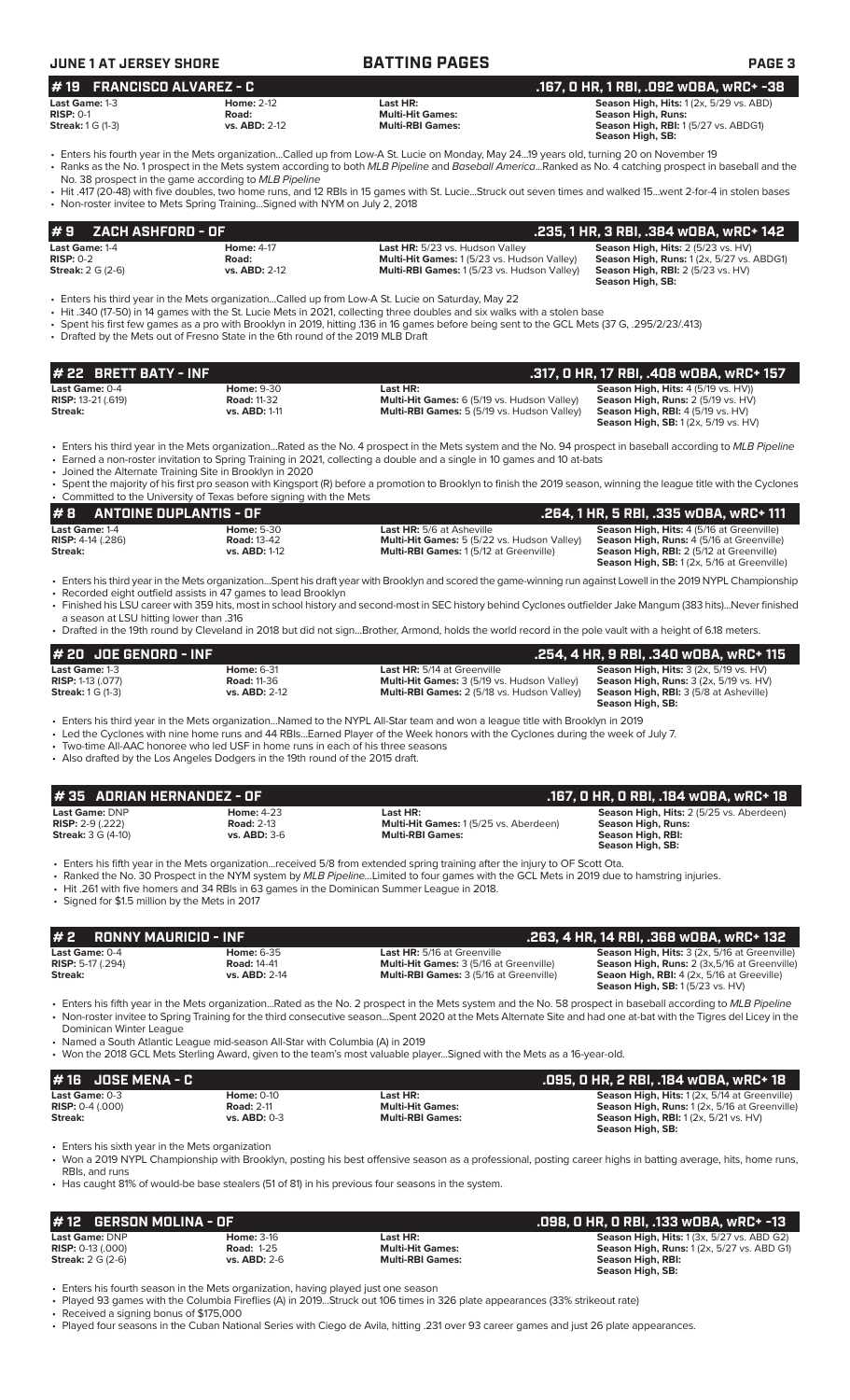| <b>JUNE 1 AT JERSEY SHORE</b>                                                                                                                                                                                                                                                                              |                                                                 | <b>BATTING PAGES</b>                                                                                                                                                                                                                                                                                                                                                            | PAGE 4                                                                                                                                                                     |  |  |  |  |  |
|------------------------------------------------------------------------------------------------------------------------------------------------------------------------------------------------------------------------------------------------------------------------------------------------------------|-----------------------------------------------------------------|---------------------------------------------------------------------------------------------------------------------------------------------------------------------------------------------------------------------------------------------------------------------------------------------------------------------------------------------------------------------------------|----------------------------------------------------------------------------------------------------------------------------------------------------------------------------|--|--|--|--|--|
| <b>LUKE RITTER - INF</b><br>#19                                                                                                                                                                                                                                                                            |                                                                 | .246, 4 HR, 11 RBI, .290 wOBA, wRC+ 84                                                                                                                                                                                                                                                                                                                                          |                                                                                                                                                                            |  |  |  |  |  |
| <b>Last Game: 2-3, HR, RBI, R</b><br><b>RISP: 3-20 (.150)</b><br><b>Streak:</b> 1 G (2-3)                                                                                                                                                                                                                  | <b>Home: 6-31</b><br><b>Road: 11-38</b><br><b>vs. ABD: 4-10</b> | Last HR: 5/29 vs. Aberdeen<br>Multi-Hit Games: 4 (5/29 vs. Aberdeen)<br>Multi-RBI Games: 3 (5/16 at Greenville)                                                                                                                                                                                                                                                                 | Season High, Hits: 3 (5/11 at Greenville)<br>Season High, Runs: 2 (5/8 at Asheville)<br>Season High, RBI: 3 (5/16 at Greenville)<br>Season High, SB: 1(5/12 at Greenville) |  |  |  |  |  |
| • Led Brooklyn in 2019 in games played (68), runs (39), doubles (15), and walks (33)<br>• Two-time First Team All-AAC honoree<br>• Also drafted by the Minnesota Twins in the 37th round of the 2018 MLB Draft<br>• Played linebacker at Rockhurst High School and set the school record with 184 tackles. |                                                                 | Enters his third year in the Mets organizationWon a New York-Penn League title with Brooklyn in 2019                                                                                                                                                                                                                                                                            |                                                                                                                                                                            |  |  |  |  |  |
| <b>BLAKE TIBERI - INF/OF</b><br>#4                                                                                                                                                                                                                                                                         |                                                                 |                                                                                                                                                                                                                                                                                                                                                                                 | .200, 0 HR, 1 RBI, .300 w0BA, wRC+ 84                                                                                                                                      |  |  |  |  |  |
| Last Game: 0-2. BB<br><b>RISP: 1-11 (.091)</b><br>Streak:                                                                                                                                                                                                                                                  | <b>Home: 4-14</b><br><b>Road: 5-36</b><br><b>vs. ABD: 2-4</b>   | Last HR:<br>Multi-Hit Games: 2 (5/27 vs. Aberdeen - G2)<br><b>Multi-RBI Games:</b>                                                                                                                                                                                                                                                                                              | Season High, Hits: 2 (2x, 5/27 vs. ABD G2)<br>Season High, Runs: 2 (5/22 vs. HV)<br><b>Season High, RBI:</b> 1(5/8 at Asheville)<br>Season High, SB:                       |  |  |  |  |  |
| after just five games<br>• 2016 Third Team All-ACC in final year in college.                                                                                                                                                                                                                               |                                                                 | • Enters his sixth year in the Mets organizationReturns to Brooklyn for the first time since his pro debut year in 2016<br>• Spent parts of two seasons with Columbia and St. LucieUnderwent Tommy John surgery on his elbow on May 3, 2017, missing the remainder of the season<br>• Has played second base, third base, left field and right field across more than 295 games |                                                                                                                                                                            |  |  |  |  |  |
| <b>JUAN URIARTE - C</b><br># 17                                                                                                                                                                                                                                                                            |                                                                 |                                                                                                                                                                                                                                                                                                                                                                                 | .174, 0 HR, 0 RBI, .214 w0BA, wRC+ 37                                                                                                                                      |  |  |  |  |  |
| Last Game: DNP<br>$RISP: 0-4$                                                                                                                                                                                                                                                                              | <b>Home: 2-11</b><br><b>Road: 2-12</b>                          | Last HR:<br><b>Multi-Hit Games:</b>                                                                                                                                                                                                                                                                                                                                             | Season High, Hits: 1 (3x, 5/27 vs. ABD G1)<br>Season High, Runs: 2 (5/19 vs. HV)                                                                                           |  |  |  |  |  |

 **Season High, SB:**  • Enters his eighth year in the Mets organization...Spent 2019 with Columbia (A) and the GCL Mets (R)

- Injured in his first at-bat with Brooklyn in 2018 on Opening Day at Staten Island, missing the entire season
- Finished 10th in batting average in the Appalachian League with Kingsport in 2017, hitting .305 • Caught 16 of 44 (36%) would-be base stealers in 2019.

| <b>#10 ANTHONY WALTERS - INF</b> |                   |                                                    | .179. O HR. 4 RBI. .257 wOBA. wRC+ 63                    |
|----------------------------------|-------------------|----------------------------------------------------|----------------------------------------------------------|
| Last Game: DNP                   | <b>Home: 5-19</b> | Last HR: .                                         | <b>Season High, Hits: 2 (2x, 5/22 vs. HV)</b>            |
| <b>RISP:</b> $4-11(.364)$        | Road: $0-9$       | <b>Multi-Hit Games:</b> 2 (5/22 vs. Hudson Valley) | <b>Season High, Runs:</b> $1(2x, 5/25 \text{ vs. } ABD)$ |
| Streak:                          | vs. ABD: 1-7      | <b>Multi-RBI Games: 2 (5/22 vs. Hudson Valley)</b> | <b>Season High, RBI:</b> 2 (2x, 5/22 vs. HV)             |
|                                  |                   |                                                    | Season High, SB:                                         |

**Streak:** 1 G (1-3) **vs. ABD:** 1-3 **Multi-RBI Games: Season High, RBI:** 

• Enters his second year and first season in the Mets organization...Selected as one of six by the Mets in the 2020 MLB Draft • Drafted with teammate Casey Schmitt (SFG) in the top 100 picks of the MLB Draft, setting a mark for the first time two Aztecs have been drafted top 100 since Taber Lee and current Cyclones pitching coach Royce Ring in 2002

- Hit .271 in just 16 games for the Aztecs in 2020...Transferred to SDSU from Mt. San Antonio College after the 2018 season
- Attended Cal and played one season with the Golden Bears in 2017

### **Hardest Hit Balls - 2021 Date Player Opponent Exit Velo Result** 5/25 Francisco Alvarez vs. Aberdeen 109 Single 5/23 Hayden Senger vs. Hudson Valley 107 Home Run 5/29 Ronny Mauricio vs. Aberdeen 107 Line Drive Out 5/25 Francisco Alvarez vs. Aberdeen 105 Line Drive Out 5/20 Adrian Hernandez vs. Hudson Valley 105 Ground Ball Out 5/27 Brett Baty vs. Aberdeen G1 105 5/29 Joe Genord vs. Aberdeen 104 Single 5/21 Brett Baty vs. Hudson Valley 104 Single 5/22 Ronny Mauricio vs. Hudson Valley 103.8 Ground Ball Out 5/29 Brett Baty vs. Aberdeen<br>5/29 Zach Ashford vs. Aberdeen 5/29 Zach Ashford vs. Aberdeen 103.7 Groud Ball Single **Date Player Opponent Exit Velo Result**  5/23 Ronny Mauricio vs. Hudson Valley 102.6 5/27 Joe Genord vs. Aberdeen G1 102 Line Drive Single 5/21 Jose Mena vs. Hudson Valley 102 Line Drive Out vs. Hudson Valley 102

# **Home Run Chart**

| Date | Player                         | <b>Opponent</b> | Exit Velo   | Launch Angle | Distance      | Date | Player       | <b>Opponent</b>                 | Exit Velo | Launch Angle | <b>Distance</b> |
|------|--------------------------------|-----------------|-------------|--------------|---------------|------|--------------|---------------------------------|-----------|--------------|-----------------|
| 5/4  | Hayden Senger                  | at Asheville    | $104.7$ mph | 21.3         | 389 ft.       | 5/18 | Joe Genord   | vs. Hudson Valley               |           |              |                 |
| 5/5  | Luke Ritter                    | at Asheville    | $107.9$ mph | 8            | 326 ft.       | 5/23 | Zach Ashford | vs. Hudson Valley               | 99 mph    | 29.9         | 394 ft.         |
| 5/6  | Antoine Duplantis at Asheville |                 | 93.7 mph    | 30.83        | 347 ft.       |      |              | Hayden Senger vs. Hudson Valley | $107$ mph | 19.8         | 407 ft.         |
| 5/7  | Ronny Mauricio                 | at Asheville    | DID         | NOT          | REGISTER 5/29 |      | Luke Ritter  | vs. Aberdeen                    | 92 mph    | 35.7         | 363 ft.         |
| 5/8  | Luke Ritter                    | at Asheville    | $98.3$ mph  | 27.6         | 383 ft.       |      |              |                                 |           |              |                 |
|      | Ronny Mauricio                 | at Asheville    | 99.2 mph    | 29.6         | 411 ft.       |      |              |                                 |           |              |                 |
|      | Cody Bohanek                   | at Asheville    | $102.5$ mph | 24.9         | 405 ft.       |      |              |                                 |           |              |                 |
|      | Joe Genord                     | at Asheville    | $101.6$ mph | 38.2         | 384 ft.       |      |              |                                 |           |              |                 |
| 5/11 | Joe Genord                     | at Greenville   | $106.1$ mph | 19.9         | 412 ft.       |      |              |                                 |           |              |                 |
|      | Ronny Mauricio                 | at Greenville   | $103.9$ mph | 26.3         | 398 ft.       |      |              |                                 |           |              |                 |
| 5/13 | Jake Mangum                    | at Greenville   |             |              |               |      |              |                                 |           |              |                 |
| 5/14 | Joe Genord                     | at Greenville   |             |              |               |      |              |                                 |           |              |                 |
| 5/15 | Jake Mangum                    | at Greenville   |             |              |               |      |              |                                 |           |              |                 |
| 5/16 | Luke Ritter                    | at Greenville   |             |              |               |      |              |                                 |           |              |                 |
|      | Ronny Mauricio                 | at Greenville   |             |              |               |      |              |                                 |           |              |                 |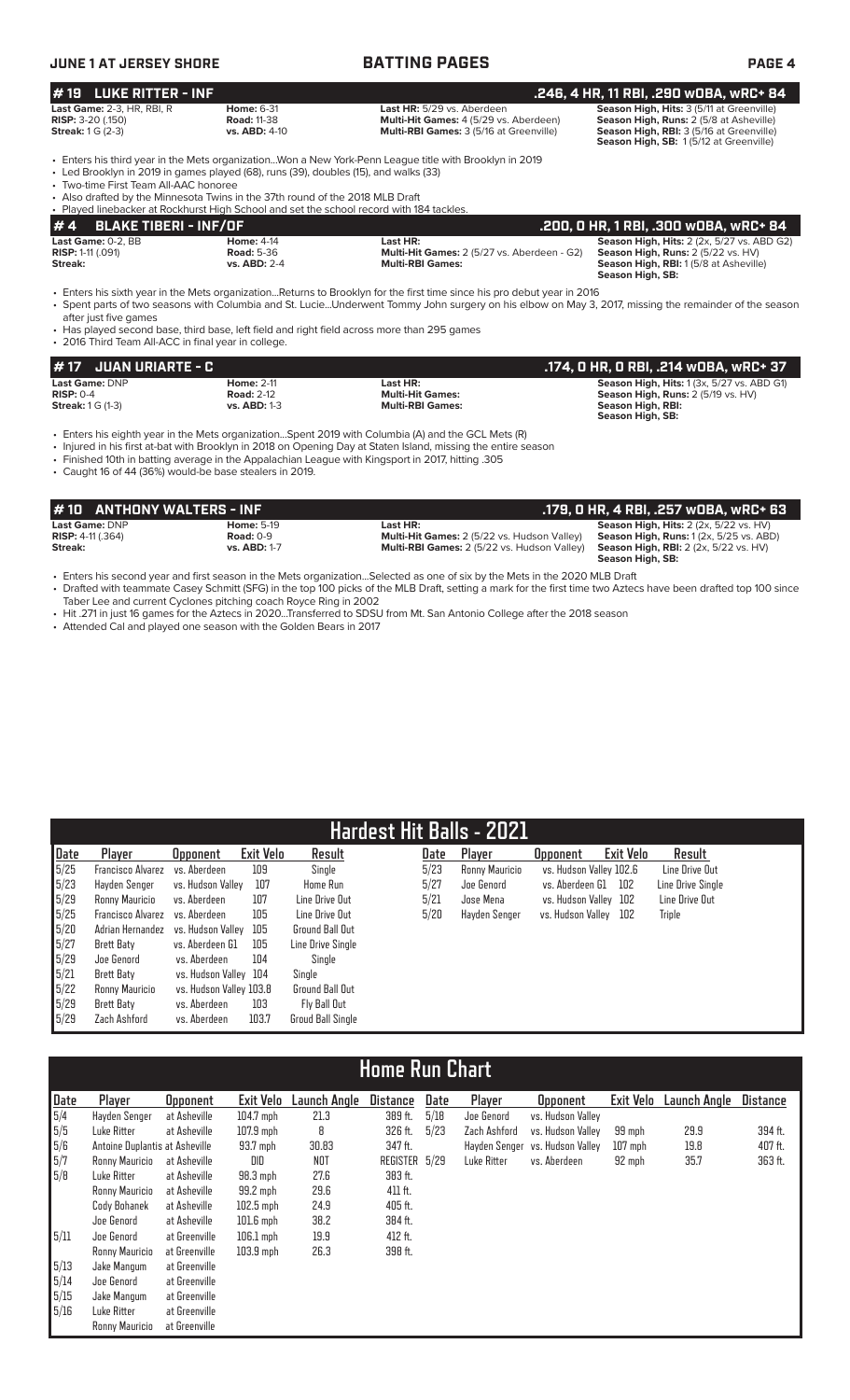| <b>JUNE 1 AT JERSEY SHORE</b>                                                                                                                               | <b>BULLPEN PAGE</b>                                                                                 | <b>PAGE 5</b>                                                                                                                                                                                                       |
|-------------------------------------------------------------------------------------------------------------------------------------------------------------|-----------------------------------------------------------------------------------------------------|---------------------------------------------------------------------------------------------------------------------------------------------------------------------------------------------------------------------|
| #18<br><b>ANDREW EDWARDS - LHP</b><br>Last App: 5/27vs.ABDG1Last Loss: 5/18 vs. HV                                                                          | 27% K%, 9.8% BB%, 1.86 ERA, 0 SV<br>SV/OP (Last):<br>Holds:                                         | <b>LAST FIVE APPEARANCES</b>                                                                                                                                                                                        |
| Leadoff: 1-7<br><b>Inherited Runners/Stranded: 3/3</b>                                                                                                      |                                                                                                     | <b>ANDREW EDWARDS</b><br><b>DEC</b>                                                                                                                                                                                 |
| • Enters his third year in the Mets organizationStruck out the final batter in Game 3 of the 2019                                                           |                                                                                                     | DATE<br>OPP<br>IP<br>H<br>R<br>ER<br>BB<br>Κ<br>HR<br>@ASH<br>1.0<br>$\circ$<br>$\circ$<br>$\circ$<br>$\mathbf{1}$<br>$\mathbf{1}$<br>$\circ$<br>5/8                                                                |
| NYPL Championship Series to win Brooklyn's first outright minor league baseball title in team his-                                                          |                                                                                                     | $\mathsf O$<br>5/14<br>@GVL<br>0<br>$\circ$<br>$\mathbf{1}$<br>3<br>2.1<br>$\mathbf{1}$                                                                                                                             |
| tory                                                                                                                                                        |                                                                                                     | $\overline{2}$<br>5/18<br>2<br>$\mathbf{1}$<br>$\circ$<br>$\circ$<br>vs. HV<br>1.0<br>$\mathbf{1}$<br>$\mathsf O$<br>5/22<br>2<br>$\mathbf 0$<br>$\circ$<br>$\circ$<br>$\circ$<br>vs. HV<br>2.0                     |
| • Spent the entire 2019 season with the Cyclones, collecting three saves                                                                                    | • Went to New Mexico State for two seasons after pitching a pair of campaigns for Central Arizona.  | $\circ$<br>$\Omega$<br>$\mathbf{1}$<br>$\circ$<br>5/27 vs. HV G1<br>1.0<br>$\mathbf{1}$<br>1                                                                                                                        |
|                                                                                                                                                             |                                                                                                     | <b>JOSH HEJKA</b>                                                                                                                                                                                                   |
| #13<br><b>JOSH HEJKA - RHP</b>                                                                                                                              | 16 K%, 5 BB%, 5.68 ERA, 0 SV                                                                        | DATE OPP<br><b>DEC</b><br>IP<br>R<br>K<br><b>HR</b><br>Н<br>ER<br>BB                                                                                                                                                |
| Last App: 5/27vs.ABDG2Last Loss:<br>Leadoff: 2-7<br><b>Inherited Runners/Stranded: 4/1</b>                                                                  | SV/OP (Last):<br>Holds:                                                                             | 5<br>$\overline{7}$<br>3<br>$\overline{2}$<br>1.1<br>$\circ$<br>$\circ$<br>5/8<br>@ASH<br>5/13<br>@GVL<br>$\overline{4}$<br>2<br>2<br>$\circ$<br>0<br>$\circ$<br>1.0                                                |
|                                                                                                                                                             | . Enters his third year in the Mets organizationWon a 2019 NYPL title with Brooklyn, splitting time | $\mathsf O$<br>$\circ$<br>$\circ$<br>$\mathsf O$<br>5/20<br>vs. HV<br>3.0<br>$\circ$<br>2                                                                                                                           |
| with the Cyclones and Kingsport Mets                                                                                                                        |                                                                                                     | 3<br>$\circ$<br>$\mathsf O$<br>3<br>$\circ$<br>$\circ$<br>5/23<br>vs. HV<br>W<br>2.0<br>$\overline{2}$<br>$\overline{2}$<br>$\Omega$<br>5/27 vs. ABDG2<br>3.0<br>$\overline{4}$<br>4<br>$\circ$                     |
|                                                                                                                                                             | • Signed as a minor league free agent in mid-summer after pitching in six games with the Westside   |                                                                                                                                                                                                                     |
| Wolly Mammoths in the United Shore Baseball League                                                                                                          |                                                                                                     | <b>BRIAN METOYER</b><br>К<br>DATE<br>OPP<br><b>DEC</b><br>IP<br>Н<br>R<br>ER<br>BB                                                                                                                                  |
| . Pitched all four years at Johns Hopkins, switching to submarine later in his career.                                                                      |                                                                                                     | HR<br>@GVL<br>W<br>2.0<br>$\mathbf{1}$<br>$\mathbf{1}$<br>$\mathbf 0$<br>$\circ$<br>$\mathbf{1}$<br>$\circ$<br>5/12                                                                                                 |
| #5<br><b>BRIAN METOYER - RHP</b>                                                                                                                            | 23 K%, 13 BB%, 4.91 ERA, 0 SV                                                                       | 2<br>$\overline{2}$<br>5/15<br>@GVL<br>3<br>$\overline{4}$<br>$\overline{4}$<br>$\circ$<br>L<br>1.0                                                                                                                 |
| Last App: 5/29 vs. ABD Last Loss:<br>5/15 at GVL<br>Leadoff: 3-7, BB, HBP<br>Inherited Runners/Stranded: 4/3                                                | SV/OP (Last):<br>Holds:                                                                             | $\mathsf O$<br>$\mathbf 0$<br>$\circ$<br>2<br>5/19<br>2.0<br>$\circ$<br>$\circ$<br>vs. HV<br>5/23<br>2.0<br>$\circ$<br>$\circ$<br>$\circ$<br>$\mathbf{1}$<br>$\mathbf{1}$<br>$\circ$<br>vs. HV                      |
| · Enters his fourth year in the Mets orgWon a New York Penn League title with Brooklyn in 2019                                                              |                                                                                                     | 2<br>$\overline{2}$<br>$\circ$<br>5/29 vs. ABD<br>1.1<br>$\mathbf{1}$<br>$\overline{1}$<br>1                                                                                                                        |
| • Struck out 40 batters over 28.2 innings with BrooklynSpent his first professional season with                                                             |                                                                                                     | <b>BRYCE MONTES DE OCA</b>                                                                                                                                                                                          |
| <b>GCL Mets and Kingsport Mets</b>                                                                                                                          |                                                                                                     | DATE OPP<br><b>DEC</b><br>IP<br>Н<br>R<br>ER<br>BB<br>Κ<br>HR<br>3<br>@GVL<br>1.2<br>$\circ$<br>$\circ$<br>$\circ$<br>$\mathbf{1}$<br>$\circ$<br>5/15                                                               |
| • Joins Ronnie Robbins (30th, 1981 - Toronto) as the only two LSU-Alexandria Generals to be<br>drafted by a MLB team in school history                      |                                                                                                     | 5/19<br>vs. HV<br>$\mathbf{1}$<br>$\circ$<br>$\circ$<br>$\circ$<br>1<br>$\circ$<br>1.0                                                                                                                              |
| • Native of Natchitoches (NACK-ah-tish), the oldest city in Louisiana (est. 1714).                                                                          |                                                                                                     | $\mathsf O$<br>$\mathbf{1}$<br>$\overline{2}$<br>$\circ$<br>$\circ$<br>$\circ$<br>5/22<br>vs. HV<br>1.0<br>$\overline{2}$<br>$\overline{2}$<br>2<br>$\overline{2}$<br>$\circ$<br>3<br>5/25 vs. ABD<br>2.0           |
| #43<br><b>BRYCE MONTES DE OCA - RHP</b>                                                                                                                     | 28 K%, 20 BB%, 1.86 ERA, 0 SV                                                                       | $\circ$<br>$\Omega$<br>1.0<br>$\circ$<br>$\mathbf{1}$<br>1<br>$\circ$<br>5/29 vs. ABD                                                                                                                               |
| Last App: 5/29 vs. ABD Last Loss:                                                                                                                           | SV/OP (Last):<br>Holds: 1                                                                           | <b>COLBY MORRIS</b>                                                                                                                                                                                                 |
| <b>Leadoff: 1-6, 2 BB</b><br><b>Inherited Runners/Stranded:</b>                                                                                             |                                                                                                     | <b>DEC</b><br>IP<br>R<br>ER<br>BB<br>К<br><b>HR</b><br>DATE OPP<br>н<br>$5/4^*$ vs. JUP*<br>1.0<br>2<br>$\mathbf{1}$<br>$\mathbf{1}$<br>$\circ$<br>3<br>$\circ$                                                     |
| • Enters his fourth year in the Mets org Has not pitched as a professional due to injuries                                                                  |                                                                                                     | 3<br>$\circ$<br>$\circ$<br>$\circ$<br>$\circ$<br>$\circ$<br>$5/6*$<br>vs. JUP*<br>2.0                                                                                                                               |
| • Underwent Tommy John surgery as a high school junior and missed 2016 after having ulnar                                                                   |                                                                                                     | $\circ$<br>1.0<br>$\circ$<br>$\circ$<br>$\circ$<br>$\circ$<br>$\mathbf{1}$<br>$5/11*$<br>$@$ DBT*                                                                                                                   |
| nerve transposition<br>• Previously drafted by Washington in the 15th round of the 2017 MLB Draft and by the Chicago                                        |                                                                                                     | $\mathbf 0$<br>$\mathsf O$<br>$@$ DBT*<br>$\mathbf{1}$<br>$\mathbf{1}$<br>$\circ$<br>$5/14*$<br>1.0<br>$\mathbf{1}$<br>3<br>3<br>1.0<br>$\overline{4}$<br>$\mathbf{1}$<br>$\mathbf{1}$<br>$\circ$<br>5/20<br>vs. HV |
| White Sox in the 14th round of the 2015 MLB Draft.                                                                                                          |                                                                                                     | *Pitched with Low-A St. Lucie                                                                                                                                                                                       |
| #38<br><b>COLBY MORRIS - RHP</b>                                                                                                                            | 13 K%, 20 BB%, 9.00 ERA, 0 SV                                                                       | <b>ERIC ORZE</b>                                                                                                                                                                                                    |
| Last App: 5/25 vs. ABD Last Loss:                                                                                                                           | SV/OP (Last):<br>Holds:                                                                             | DATE OPP<br>R<br>К<br><b>DEC</b><br>IP<br>Н<br>ER<br>BB<br>HR<br>1.0<br>2<br>$\mathbf{1}$<br>$\circ$<br>5/7<br>@ASH<br>1<br>1<br>$\mathbf{1}$                                                                       |
| Leadoff: 1-3<br><b>Inherited Runners/Stranded:</b>                                                                                                          |                                                                                                     | 3<br>3<br>$\circ$<br>$\circ$<br>5/13<br>@GVL<br>1.1<br>$\mathbf{1}$<br>$\mathbf{1}$                                                                                                                                 |
| • Enters his first season in the Mets organizationcalled up from Low-A St. Lucie on May 20                                                                  |                                                                                                     | $\circ$<br>5/16<br>@GVL<br>L<br>3<br>$\mathbf{1}$<br>$\mathbf{1}$<br>$\circ$<br>$\mathbf{1}$<br>0.2<br>$\circ$<br>$\mathsf O$<br>vs. HV<br><b>SV</b><br>2.0<br>$\mathbf 0$<br>$\circ$<br>$\mathbf 0$<br>3<br>5/21   |
| • Made four scoreless appearances in relief for the St. Lucie Mets to being 2021                                                                            |                                                                                                     | $\Omega$<br>$\circ$<br>5/27 vs. ABD G1<br>1.2<br>2<br>$\mathbf{1}$<br>$\mathbf{1}$<br>$\Omega$                                                                                                                      |
| • Minor League free agent signingpitched at Middlebury in Vermont                                                                                           |                                                                                                     | <b>MICHEL OTANEZ</b>                                                                                                                                                                                                |
| #7<br>ERIC ORZE - RHP<br>Last App: 5/27vs.ABDG1Last Loss: 5/16 at GVL                                                                                       | 26 K%, 5 BB%, 5.19 ERA, 1 SV<br><b>SV/OP (Last):</b> 1/1 (5/21 vs. HV)<br>Holds:                    | DATE<br>OPP<br>DEC<br>IP<br>R<br>ER<br>BB<br>Κ<br><b>HR</b><br>H<br>$\overline{2}$<br>3<br>5/13<br>@GVL<br>1.0<br>$\mathbf{1}$<br>$\mathbf{1}$<br>0<br>0                                                            |
| Leadoff: 4-8<br>Inherited Runners/Stranded: 6/3                                                                                                             |                                                                                                     | 5<br>5<br>2<br><b>BS</b><br>4<br>$\circ$<br>5/16<br>@GVL<br>0.1<br>$\mathbf{1}$                                                                                                                                     |
| • Enters his second year and first full season in the Mets organization                                                                                     |                                                                                                     | $\circ$<br>$\circ$<br>$\mathbf{1}$<br>3<br>$\circ$<br>5/21<br>vs. HV<br>1.0<br>$\mathbf{1}$<br>$\mathsf O$<br>$\mathbf 0$<br>$\circ$<br>$\mathbf{1}$<br>$\circ$<br>5/23<br>vs. HV<br>1.0<br>$\mathbf{1}$            |
| . One of six draft picks by the Mets in the 2020 MLB Draftfinal selection for the club                                                                      |                                                                                                     | 2<br>4<br>$\mathbf{1}$<br>5/29 vs. ABD<br>1.1<br>$\mathbf{1}$<br>$\mathbf{1}$<br>1                                                                                                                                  |
| • Two-time cancer survivor, beating testicular cancer and stage-zero melanoma                                                                               |                                                                                                     | <b>HUNTER PARSONS</b>                                                                                                                                                                                               |
| • Struck out 29 batters over 19.2 innings with Univ. New Orleans in '20 as Saturday starter.                                                                |                                                                                                     | DATE<br>OPP<br><b>DEC</b><br>IP<br>Н<br>R<br>ER<br>BB<br>К<br>HR                                                                                                                                                    |
| #26<br><b>MICHEL OTANEZ - RHP</b>                                                                                                                           | 36 K%, 18 BB%, 13.50 ERA, 0 SV                                                                      | 2.0<br>3<br>$5/8*$<br>vs.JUP*<br>1<br>$\mathbf{1}$<br>$\mathbf{1}$<br>4<br>$\mathbf{1}$<br>3.0<br>3<br>$\mathbf{1}$<br>0<br>$\circ$<br>$5/14*$<br>@DBT*<br>1<br>6<br>W                                              |
| Last App: 5/29 vs. ABD Last Loss:                                                                                                                           | SV/OP (Last): 0/1 (BS at GVL)<br>Holds: 1                                                           | $\overline{2}$<br>0<br>$\circ$<br>0<br>$\circ$<br>$5/18*$<br>@PMB*<br>W<br>3.0<br>4                                                                                                                                 |
| Leadoff: 2-7<br>Inherited Runners/Stranded: 3/0                                                                                                             |                                                                                                     | $\overline{2}$<br>$\circ$<br>0<br>$\circ$<br>5/22<br>vs. HV<br>0.1<br>$\mathbf{1}$<br>1<br>$\circ$<br>$\circ$<br>3<br>$\circ$<br>5/25 vs. ABD<br>2.0<br>$\mathbf{1}$<br>$\mathbf{1}$                                |
| • Enters his sixth year in the Mets orgNo. 26 prospect in the system according to MLB Pipeline<br>• Returns to Brooklyn for the second assignment in a row  |                                                                                                     | <b>MITCH RAGAN</b>                                                                                                                                                                                                  |
| • Pitched with the Cyclones and won an NYPL title in 2019 and also spent time with Kingsport                                                                |                                                                                                     | DEC<br>IP<br>Н<br>R<br>ER<br>Κ<br>DATE<br>OPP<br>BB<br>HR                                                                                                                                                           |
| . Missed 2017 due to injuryStruck out 21 batters in 21.1 innings with the DSL Mets1 in 2016.                                                                |                                                                                                     | 3<br>$\mathbf{1}$<br>$\mathbf{1}$<br>$\overline{4}$<br>$\mathbf{1}$<br>5/4<br>@ASH<br>2.0<br>1                                                                                                                      |
| # 44<br><b>HUNTER PARSONS - RHP</b>                                                                                                                         | 23 K%, 14 BB%, 0.00 ERA, 0 SV                                                                       | 3<br>0<br>2<br>3<br>$\circ$<br>5/7<br>@ASH<br>2.2<br>$\mathbf{1}$<br>$\mathsf O$<br>$\mathbf 0$<br>0<br>3<br>$\mathsf O$<br>5/12<br>@GVL<br><b>SV</b><br>2.0<br>$\mathbf{1}$                                        |
| Last App: 5/29 vs. ABD Last Loss:                                                                                                                           | SV/OP (Last):<br>Holds:                                                                             | Н<br>$\circ$<br>$\circ$<br>$\mathbf{1}$<br>$\circ$<br>5/16<br>@GVL<br>2.0<br>$\mathbf{1}$<br>$\mathbf{1}$                                                                                                           |
| Leadoff: 0-4<br><b>Inherited Runners/Stranded: 4/2</b>                                                                                                      |                                                                                                     |                                                                                                                                                                                                                     |
| • Enters his third year in the Mets orgCalled up from Low-A St. Lucie on May 20                                                                             |                                                                                                     | <b>ALLAN WINANS</b><br>OPP<br>Κ<br><b>DEC</b><br>IP<br>R<br>ER<br>BB<br><b>HR</b><br>DATE<br>Н                                                                                                                      |
| • Made four relief appearances with the Mets (A-), striking out 18 in 10 innings (45% K rate).<br>• Pitched with the Cyclones and won an NYPL title in 2019 |                                                                                                     | $\circ$<br>0<br>2<br>5/13<br>@GVL<br>1.0<br>0<br>0<br>0                                                                                                                                                             |
|                                                                                                                                                             |                                                                                                     | $\circ$<br>$\circ$<br>$\circ$<br>5/15<br>@GVL<br>0.1<br>0<br>0<br>$\mathbf{1}$                                                                                                                                      |
| #48<br><b>MITCH RAGAN - RHP</b>                                                                                                                             | 30 K%, 11 BB%, 1.04 ERA, 1 SV                                                                       | $\overline{2}$<br>$\mathbf{1}$<br>$\circ$<br>0<br>$\mathbf{1}$<br>$\circ$<br>5/19<br>vs. HV<br>2.0<br>0<br>$\mathbf{1}$<br>$\circ$<br>5/23<br>vs. HV<br>2.0<br>$\mathbf{1}$<br>$\mathbf{1}$<br>$\mathbf{1}$         |
| Last App: 5/16 at GVL<br><b>Last Loss:</b>                                                                                                                  | <b>SV/OP (Last):</b> 1/1 (5/12 at GVL)<br>Holds: 1                                                  | $\circ$<br>$\circ$<br>$\circ$<br>$\circ$<br>2<br>$\circ$<br>5/27 vs. ABD G2<br>1.0                                                                                                                                  |
| Leadoff: 3-5, BB, HBP<br><b>Inherited Runners/Stranded:</b>                                                                                                 |                                                                                                     |                                                                                                                                                                                                                     |
| • Enters his third year in the Mets organizationWon a title with Brooklyn in 2019,                                                                          |                                                                                                     |                                                                                                                                                                                                                     |
| earning the win in the championship-clinching game against Lowell                                                                                           |                                                                                                     |                                                                                                                                                                                                                     |
| • Named a New York-Penn League All-Star with the Cyclones<br>• Named the 2019 Big East Pitcher of the Year with Creighton                                   |                                                                                                     |                                                                                                                                                                                                                     |
| . Pitched at Creighton for two seasonsspent 2017 with lowa West & 2016 with Wayne State.                                                                    |                                                                                                     |                                                                                                                                                                                                                     |
|                                                                                                                                                             |                                                                                                     |                                                                                                                                                                                                                     |
| <b>ALLAN WINANS - RHP</b><br># 29                                                                                                                           | 38 K%, 5 BB 1.69 ERA, 0 SV                                                                          |                                                                                                                                                                                                                     |
| Last App: 5/27vs.ABDG2Last Loss:                                                                                                                            | SV/OP (Last):<br>Holds:                                                                             |                                                                                                                                                                                                                     |
| Leadoff: 1-4<br><b>Inherited Runners/Stranded: 5/5</b>                                                                                                      |                                                                                                     | <b>Number of Pitches Thrown</b>                                                                                                                                                                                     |
| • Enters his fourth year in the Mets organizationCalled up on 5/11 from extended spring                                                                     |                                                                                                     | Days Rest 5/25 5/26 5/27 5/28 5/29 5/30<br><b>Pitcher</b>                                                                                                                                                           |

• Made 30 appearances, saving 11 of 13 games for the Columbia Fireflies (A) in 2019

• Mets 17th round draft selection in 2018 from Campbell University in Buies Creek, NC.

|                |                                         | <b>Number of Pitches Thrown</b> |  |    |  |    |  |
|----------------|-----------------------------------------|---------------------------------|--|----|--|----|--|
| <b>Pitcher</b> | Days Rest 5/25 5/26 5/27 5/28 5/29 5/30 |                                 |  |    |  |    |  |
| Edwards        | 4                                       |                                 |  | 15 |  |    |  |
| Hejka          | 4                                       |                                 |  | 52 |  |    |  |
| Metoyer        | 2                                       |                                 |  |    |  | 33 |  |
| Montes de Oca  | $\overline{2}$                          | 38                              |  |    |  | 19 |  |
| <b>Morris</b>  | 6                                       | 32                              |  |    |  |    |  |
| Orze           | 4                                       |                                 |  | 28 |  |    |  |
| Otanez         | $\overline{2}$                          |                                 |  |    |  | 33 |  |
| Parsons        | $\overline{2}$                          | 28                              |  |    |  | 34 |  |
| Ragan          | 15                                      |                                 |  |    |  |    |  |
| Winans         | 4                                       |                                 |  | 13 |  |    |  |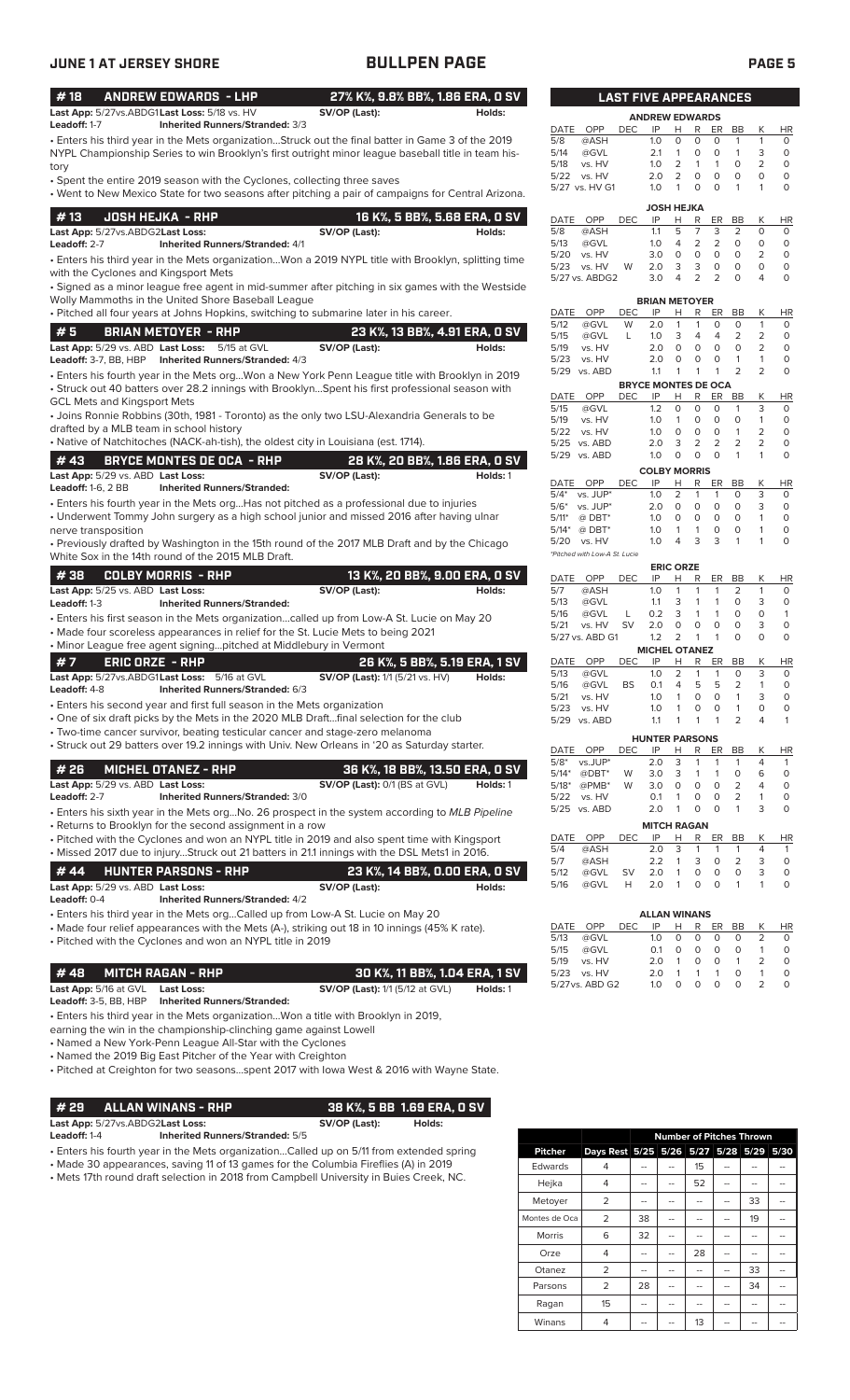## **JUNE 1 AT JERSEY SHORE HIGH/LOW & CHARTS PAGE 6**

| INDIVIDUAL PITCHING HIGHS                                                      |
|--------------------------------------------------------------------------------|
|                                                                                |
|                                                                                |
| Most Home Runs Allowed, Game 2 (4x, last: Jaison Vilera, 5/15 at Greenville)   |
|                                                                                |
| Most Strikeouts, Game, Reliever 4 (5x, last: Michel Otanez, 5/29 vs. Aberdeen) |
|                                                                                |
|                                                                                |
| Longest Losing Streak3 games (Oscar Rojas, Jaison Vilera 5/5-present)          |
|                                                                                |
| Most Innings Pitched, Reliever  3.0 (Josh Hejka, 5/20 vs. Hudson Valley)       |
|                                                                                |
| Most Consecutive Scoreless Inn., Reliever 8.2 (Mitch Ragan 5/4-present)        |
|                                                                                |

| TEAM PITCHING HIGHS                                                       |  |
|---------------------------------------------------------------------------|--|
|                                                                           |  |
|                                                                           |  |
|                                                                           |  |
|                                                                           |  |
|                                                                           |  |
|                                                                           |  |
|                                                                           |  |
|                                                                           |  |
|                                                                           |  |
|                                                                           |  |
|                                                                           |  |
|                                                                           |  |
| Most Walks Allowed, Extra Innings 2 (5/23 vs. Hudson Valley - 12 innings) |  |
|                                                                           |  |
|                                                                           |  |
| Most Pitchers Used, Extra Innings 5 (5/23 vs. Hudson Valley - 12 innings) |  |
|                                                                           |  |

|                             |                          |                             | <b>TEAM MISCELLANEOUS</b>                                                        |  |  |  |  |
|-----------------------------|--------------------------|-----------------------------|----------------------------------------------------------------------------------|--|--|--|--|
|                             |                          |                             |                                                                                  |  |  |  |  |
|                             |                          |                             | Longest Game, Time, Extra-Inning Game 3:24 (5/23 vs. Hudson Valley - 12 innings) |  |  |  |  |
|                             |                          |                             | Shortest Game, Time, Nine-Inning Game  2:20 (5/18 vs. Hudson Valley)             |  |  |  |  |
|                             |                          |                             |                                                                                  |  |  |  |  |
|                             |                          |                             |                                                                                  |  |  |  |  |
|                             |                          |                             |                                                                                  |  |  |  |  |
|                             |                          |                             |                                                                                  |  |  |  |  |
|                             |                          |                             |                                                                                  |  |  |  |  |
|                             |                          |                             |                                                                                  |  |  |  |  |
|                             |                          |                             |                                                                                  |  |  |  |  |
|                             |                          |                             |                                                                                  |  |  |  |  |
|                             |                          |                             |                                                                                  |  |  |  |  |
|                             | OUTFIELD ASSISTS (7)     |                             | <b>RECORD BREAKDOWN</b>                                                          |  |  |  |  |
| <b>NAME</b>                 | <b>TOTAL</b>             | (LAST)                      |                                                                                  |  |  |  |  |
| Duplantis                   | 4                        | 5/13 at GVL                 |                                                                                  |  |  |  |  |
| Ashford<br>Molina           | 1<br>1                   | 5/25 vs. ABD<br>5/21 vs. HV |                                                                                  |  |  |  |  |
| Winaker                     | 1                        | 5/6 at ASH                  |                                                                                  |  |  |  |  |
|                             |                          |                             |                                                                                  |  |  |  |  |
|                             |                          |                             |                                                                                  |  |  |  |  |
|                             |                          |                             |                                                                                  |  |  |  |  |
|                             |                          |                             |                                                                                  |  |  |  |  |
|                             |                          |                             |                                                                                  |  |  |  |  |
|                             |                          |                             |                                                                                  |  |  |  |  |
|                             | UNIFORM RECORDS          |                             |                                                                                  |  |  |  |  |
| <b>Home White</b>           |                          | $0 - 2$                     |                                                                                  |  |  |  |  |
|                             |                          |                             |                                                                                  |  |  |  |  |
| $4 - 7$<br><b>Road Gray</b> |                          |                             |                                                                                  |  |  |  |  |
|                             |                          |                             |                                                                                  |  |  |  |  |
|                             | <b>Championship Gold</b> | $3-5$                       |                                                                                  |  |  |  |  |
|                             |                          |                             |                                                                                  |  |  |  |  |
|                             |                          |                             |                                                                                  |  |  |  |  |
|                             |                          |                             |                                                                                  |  |  |  |  |
|                             |                          |                             | Do Not Allow a Home Run 4-3                                                      |  |  |  |  |
|                             |                          |                             | Hit More Home Runs  3-1                                                          |  |  |  |  |
|                             |                          |                             | Opponent Hits More HRs1-8                                                        |  |  |  |  |
|                             |                          |                             |                                                                                  |  |  |  |  |
|                             |                          |                             |                                                                                  |  |  |  |  |
|                             |                          |                             |                                                                                  |  |  |  |  |
|                             |                          |                             |                                                                                  |  |  |  |  |
|                             |                          |                             |                                                                                  |  |  |  |  |
|                             |                          |                             |                                                                                  |  |  |  |  |
|                             |                          |                             |                                                                                  |  |  |  |  |
|                             |                          |                             |                                                                                  |  |  |  |  |
|                             |                          |                             | Opponent Scores First3-9                                                         |  |  |  |  |
|                             |                          |                             |                                                                                  |  |  |  |  |
|                             |                          |                             |                                                                                  |  |  |  |  |
|                             |                          |                             |                                                                                  |  |  |  |  |
|                             |                          |                             |                                                                                  |  |  |  |  |
|                             |                          |                             |                                                                                  |  |  |  |  |
|                             |                          |                             |                                                                                  |  |  |  |  |
|                             |                          |                             | Last Game of Series  2-1                                                         |  |  |  |  |
|                             |                          |                             |                                                                                  |  |  |  |  |
|                             |                          |                             |                                                                                  |  |  |  |  |
|                             |                          |                             |                                                                                  |  |  |  |  |
|                             | <b>EJECTIONS</b>         |                             |                                                                                  |  |  |  |  |
| Name                        | <b>Umpire</b>            | Date                        |                                                                                  |  |  |  |  |

### Come from Behind Wins .. 3 (5/23 vs. HV)<br>Wins in Last At-Bat.............. 1 (5/23 vs. HV) Wins in Last At-Bat............. Walk-off Wins .................... 1 (5/23 vs. HV) **MISC. WINS**

| <b>TEAM BATTING HIGHS</b> |                                                                               |  |
|---------------------------|-------------------------------------------------------------------------------|--|
|                           |                                                                               |  |
|                           |                                                                               |  |
|                           | Most Home Runs, Game1 (19 players, last: Luke Ritter, 5/29 vs. Aberdeen)      |  |
|                           | Home Runs, Consecutive Games Three games (Ronny Mauricio, 5/7-5/11)           |  |
|                           |                                                                               |  |
|                           |                                                                               |  |
|                           |                                                                               |  |
|                           |                                                                               |  |
|                           |                                                                               |  |
|                           |                                                                               |  |
|                           |                                                                               |  |
|                           |                                                                               |  |
|                           | Most Stolen Bases, Game  1 (8x, last: Ronny Mauricio, 5/23 vs. Hudson Valley) |  |
|                           |                                                                               |  |
|                           |                                                                               |  |
|                           |                                                                               |  |
|                           |                                                                               |  |
|                           |                                                                               |  |
|                           |                                                                               |  |
|                           |                                                                               |  |
|                           |                                                                               |  |
|                           |                                                                               |  |
|                           |                                                                               |  |
|                           |                                                                               |  |
|                           |                                                                               |  |
|                           |                                                                               |  |
|                           |                                                                               |  |
|                           |                                                                               |  |
|                           |                                                                               |  |
|                           |                                                                               |  |
|                           |                                                                               |  |
|                           |                                                                               |  |
|                           |                                                                               |  |

Longest Hitting Streak ................................................................12 (Ronny Mauricio, 5/4-5/20) Most Runs, Game ..................................................... 4 (Antoine Duplantis, 5/16 at Greenville) Most Hits, Game.. ...........................................4 (2x, last: Brett Baty, 5/19 vs. Hudson Valley)

**INDIVIDUAL BATTING HIGHS**

### **FIELDING**

Most Errors, Team, Game...............................................................................6 (5/7 at Asheville) .<br>2 (Baty, Mauricio, Tiberi, 5/7 at Asheville)<br>e........................... 3 (5/19 vs. Hudson Valley) Most Double Plays Turned, Nine-Inning Game.......................... 3 (5/19 vs. Hudson Valley) Consecutive Errorless Games, Team.

LOB, Extra Innings.......................................................6 (5/23 vs. Hudson Valley - 12 innings) Most Double Plays Hit into, Game...................................................3 (2x, 5/27 vs. Aberdeen)

### **STARTERS BY POSITION**

**C-** Senger (9), Uriarte (6), Mena (4), Alvarez (2)

- **1B-** Genord (16), Ritter (2), Winaker (2), Bohanek (1)
- **2B-** Ritter (13), Walters (6), Tiberi (1), Struble (1)
- **3B-** Baty (15), Tiberi (6)
- **SS-** Mauricio (16), Walters (3), Bohanek (2)
- **LF-** Duplantis (15), Tiberi (4), Winaker (1), Ashford (1)
- **CF-** Mangum (8), Hernandez (5), Molina (3), Ota (2), Duplantis (2), Ashford (1)

**RF-** Molina (8), Winaker (4), Hernandez (4), Ashford (3), Struble (1), Ota (1)

**DH-** Baty (3), Tiberi (3), Alvarez (2), Mauricio (2), Genord (2), Hernandez (2), Senger (2), Mena (2), Ritter (1), Bohanek (1), Mangum (1)

**STARTERS BY BATTING ORDER**

**1st -** Duplantis (17), Mangum (2), Struble (1), Ashford (1)

**2nd -** Mangum (5), Bohanek (4), Winaker (4), Ashford (3), Walters (2), Mauricio (2), Tiberi (1)

**3rd -** Mauricio (16), Baty (5)

**4th-** Baty (13), Ritter (6), Genord (1), Alvarez (1)

**5th-** Ritter (8), Senger (4), Alvarez (3), Genord (3), Ota (2), Hernandez (1)

**6th-** Genord (7), Senger (3), Ritter (2), Winaker (2), Hernandez (2), Ota (1), Tiberi (1), Mena (1), Uriarte (1), Ashford (1)

**7th-** Genord (7), Tiberi (4), Senger (3), Uriarte (3), Walters (1), Winaker (1), Mena (1), Hernandez (1)

**8th-** Tiberi (8), Walters (4), Hernandez (4), Mena (3), Senger (1), Uriarte (1)

**9th-** Molina (11), Hernandez (3), Mangum (2), Walters (2), Uriarte (1), Struble (1), Mena (1)

|             | <b>CATCHERS STEALING</b> |     |            |             | <b>MULTI-RUN INNINGS</b> |                   |  |  |  |
|-------------|--------------------------|-----|------------|-------------|--------------------------|-------------------|--|--|--|
| <b>Name</b> | СS                       | ATT | <b>PCT</b> | <b>Runs</b> | Times                    | Last              |  |  |  |
| Alvarez     |                          |     | 0%         | 6           |                          | 7th, 5/20 vs. HV  |  |  |  |
| Mena        |                          | フ   | 0%         | 5           |                          | 6th, 5/20 vs. HV  |  |  |  |
| Senger      |                          | 10  | 20%        | 3           |                          | 12th, 5/23 vs. HV |  |  |  |
| Uriarte     | 6                        | 10  | 50%        |             | 16                       | 6th, 5/23 vs. HV  |  |  |  |
| Team        | 8                        | つっ  | 35%        |             |                          |                   |  |  |  |

|                                                    |    |   |    | 4  | -5 - 6 |    |                   |   |     | $7$ 8 9 10+ TOTALS |
|----------------------------------------------------|----|---|----|----|--------|----|-------------------|---|-----|--------------------|
| OPPONENTS 16   12   18   22   12   10   9   23   2 |    |   |    |    |        |    |                   |   | - 3 | 127                |
| <b>BKLYN</b>                                       | 12 | 6 | 10 | 13 | 8      | 13 | $12 \mid 13 \mid$ | 6 |     |                    |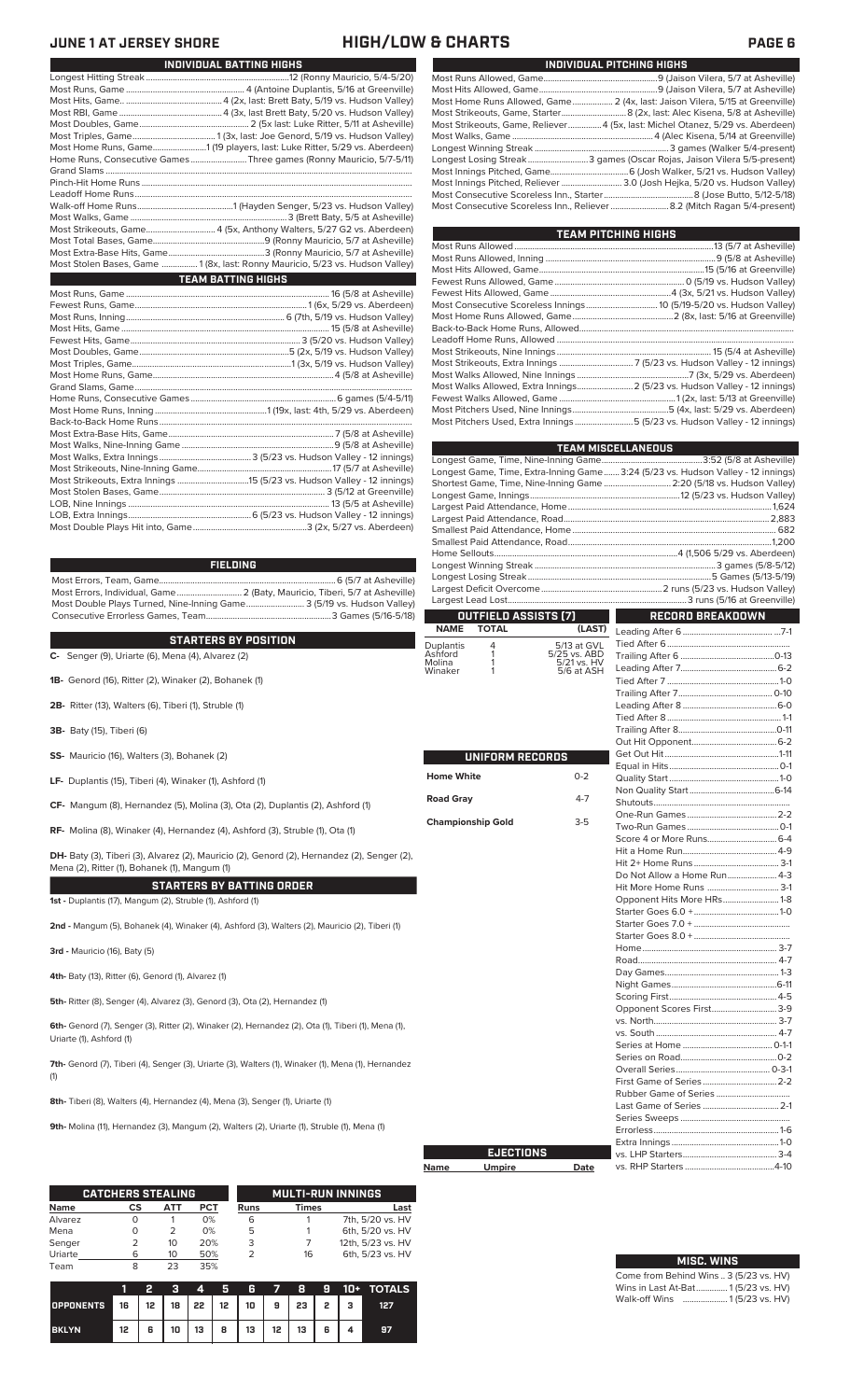# **JUNE 1 AT JERSEY SHORE GAME BY GAME RESULTS PAGE 7**

| GM#<br><b>OPPONENT</b><br>W-L/TIME SCORE<br>GA/GB<br><b>WINNING PITCHER</b><br><b>LOSING PITCHER</b><br><b>SAVE</b><br><b>DATE</b><br><b>RECORD</b><br><b>POSITION</b><br>$\mathbf{1}$<br>W<br>$8 - 2$<br>$+1$<br>5/4<br>at Asheville<br>$1 - 0$<br>T <sub>1st</sub><br>Josh Walker (1-0)<br>Blair Henley (0-1)<br>$\overline{2}$<br>5/5<br>at Asheville<br>L<br>$6-1$<br>$1 - 1$<br>T <sub>2</sub> nd<br>$-1$<br>Chandler Casey (1-0)<br>Jose Butto (1-0)<br>5/6<br>3<br>at Asheville<br>L<br>$11 - 4$<br>$1 - 2$<br>T3rd<br>$-2$<br>Matt Ruppenthal (1-0)<br>Oscar Rojas (0-1)<br>$-3$<br>5/7<br>4<br>at Asheville<br>L<br>$13 - 7$<br>$1 - 3$<br>T3rd<br>R.J. Freure (1-0)<br>Jaison Vilera (0-1)<br>$-3$<br>5/8<br>5<br>at Asheville<br>W<br>$16-12$<br>$2 - 3$<br>T3rd<br>Alec Kisena (1-0)<br>Juan Pablo Lopez (1-0)<br>5/9<br>Cancelled due to non-COVID-related illness<br>at Asheville<br>5/10<br>OFF DAY<br>6<br>$-2.5$<br>Josh Walker (2-0)<br>Jay Groome (0-2)<br>5/11<br>at Greenville<br>W<br>$6-1$<br>$3-3$<br>2nd<br>$\overline{7}$<br>at Greenville<br>$4 - 3$<br>$-1.5$<br>Brian Metoyer (1-0)<br>Yusniel Padron-Artilles (0-2)<br>Mitch Ragan (1)<br>5/12<br>W<br>$3-2$<br>2nd<br>5/13<br>8<br>$8 - 2$<br>$-2.5$<br>Oscar Rojas (0-2)<br>at Greenville<br>L<br>$4 - 4$<br>2nd<br>Chris Murphy (1-1)<br>9<br>$4 - 5$<br>$-2.5$<br>Brayan Bello (2-0)<br>Alec Kisena (1-1)<br>5/14<br>at Greenville<br>L<br>$5-1$<br>4th<br>5/15<br>10<br>$-3.5$<br>Yorvin Pantoja (1-0)<br>Brian Metoyer (1-1)<br>at Greenville<br>L<br>$8-4$<br>$4-6$<br>4th<br>5/16<br>L<br>$4 - 7$<br>$-3.5$<br>Eric Orze (0-1)<br>11<br>at Greenville<br>$10-9$<br>4th<br>Jake Wallace (1-0)<br>5/17<br>OFF DAY<br>12<br><b>Hudson Valley</b><br>L<br>$4-3$<br>$4 - 8$<br>5th<br>$-4.5$<br>Zach Greene (1-1)<br>Andrew Edwards (0-1)<br>5/18<br>5/19<br>13<br><b>Hudson Valley</b><br>$5-8$<br>5th<br>$-3.5$<br>Allan Winans (1-0)<br>Jhony Brito (0-1)<br>W<br>$14-0$<br>5/20<br><b>Hudson Valley</b><br>$5-9$<br>$-3.5$<br>Luis Medina (2-0)<br>Jaison Vilera (0-2)<br>14<br>L<br>$6-1$<br>5th<br>5/21<br>15<br><b>Hudson Valley</b><br>$6-9$<br>$-3.5$<br>Josh Walker (3-0)<br>Josh Maciejewski (2-1)<br>Eric Orze (1)<br>W<br>4-1<br>5th<br>5/22<br><b>Hudson Valley</b><br>$5-3$<br>$-4.5$<br>Ken Waldichuk (1-0)<br>Cam Opp (0-1)<br>16<br>L<br>6-10<br>5th<br>5/23<br>17<br><b>Hudson Valley</b><br>w<br>$6-5(12)$<br>$7-10$<br>$-3.5$<br>Zach Greene (1-2)<br>5th<br>Josh Hejka (1-0)<br>5/24<br>OFF DAY<br>$7 - 11$<br>$-4.5$<br>5/25<br>18<br>L<br>$8-1$<br>5th<br>Drew Rom (2-0)<br>Oscar Rojas (0-3)<br>Aberdeen<br>5/26<br>19<br>5/26 game postponed due to rain, makeup scheduled for doubleheader 5/27<br>Aberdeen<br>5/27<br>19<br>L<br>$6-2(7)$<br>$7-12$<br>$-5.5$<br>Grayson Rodriguez (3-0)<br>Jaison Vilera (0-3)<br>Aberdeen<br>5th<br>$7-13$<br>20<br>L<br>5th<br>$-6.5$<br>Morgan McSweeney (2-0)<br>Cam Opp (0-2)<br>Aberdeen<br>$10-1(7)$<br>5/28<br>21<br>Aberdeen<br>5/28 game postponed due to rain, makeup scheduled for doubleheader 8/25<br>$4 - 1$<br>$7 - 14$<br>5/29<br>21<br>Aberdeen<br>г<br>5th<br>$-7.5$<br><b>Garrett Stallings (3-1)</b><br>Alec Kisena (1-2)<br><b>Connor Gillispie (1)</b><br>5/30<br>22<br>Aberdeen<br>5/30 game posted to a later date to be determined<br>5/31<br>OFF DAY<br>MAY [7-14]<br>6/1<br>22<br>at Jersey Shore<br>7:05 p.m.<br>6/2<br>23<br>at Jersey Shore<br>7:05 p.m.<br>6/3<br>24<br>at Jersey Shore<br>7:05 p.m.<br>6/4<br>25<br>at Jersey Shore<br>7:05 p.m.<br>6/5<br>26<br>at Jersey Shore<br>7:05 p.m.<br>6/6<br>27<br>at Jersey Shore<br>1:05 p.m.<br>OFF DAY<br>6/7<br>6/8<br>28<br><b>Hudson Valley</b><br>6:30 p.m.<br>6/9<br>29<br><b>Hudson Valley</b><br>6:30 p.m.<br>6/10<br>30<br><b>Hudson Valley</b><br>6:30 p.m.<br>6/11<br>31<br><b>Hudson Valley</b><br>7:00 p.m.<br>6/12<br>32<br><b>Hudson Valley</b><br>4:00 p.m.<br>6/13<br>33<br><b>Hudson Valley</b><br>1:00 p.m.<br>OFF DAY<br>6/14<br>34<br>6/15<br>at Wilmington<br>7:05 p.m.<br>6/16<br>35<br>7:05 p.m.<br>at Wilmington<br>6/17<br>36<br>at Wilmington<br>7:05 p.m.<br>6/18<br>37<br>at Wilmington<br>7:05 p.m.<br>6/19<br>38<br>at Wilmington<br>6:05 p.m.<br>6/20<br>39<br>at Wilmington<br>1:05 p.m.<br>6/21<br>OFF DAY | <b>TIME</b><br>3:16<br>3:26<br>3:10<br>3:44<br>3:52<br>3:00<br>3:14<br>3:21<br>2:54<br>2:52<br>3:09<br>2:29<br>3:01<br>2:42<br>2:33<br>3:14<br>3:24<br>2:52<br>2:14 | <b>ATTENDANCE</b><br>1,200<br>1,200<br>1,200<br>1,200<br>1,200<br>1,995<br>1,819<br>2,485<br>2,732<br>2,883<br>2,818<br>1,315<br>810<br>682<br>998<br>1,624<br>1,261<br>861 |
|---------------------------------------------------------------------------------------------------------------------------------------------------------------------------------------------------------------------------------------------------------------------------------------------------------------------------------------------------------------------------------------------------------------------------------------------------------------------------------------------------------------------------------------------------------------------------------------------------------------------------------------------------------------------------------------------------------------------------------------------------------------------------------------------------------------------------------------------------------------------------------------------------------------------------------------------------------------------------------------------------------------------------------------------------------------------------------------------------------------------------------------------------------------------------------------------------------------------------------------------------------------------------------------------------------------------------------------------------------------------------------------------------------------------------------------------------------------------------------------------------------------------------------------------------------------------------------------------------------------------------------------------------------------------------------------------------------------------------------------------------------------------------------------------------------------------------------------------------------------------------------------------------------------------------------------------------------------------------------------------------------------------------------------------------------------------------------------------------------------------------------------------------------------------------------------------------------------------------------------------------------------------------------------------------------------------------------------------------------------------------------------------------------------------------------------------------------------------------------------------------------------------------------------------------------------------------------------------------------------------------------------------------------------------------------------------------------------------------------------------------------------------------------------------------------------------------------------------------------------------------------------------------------------------------------------------------------------------------------------------------------------------------------------------------------------------------------------------------------------------------------------------------------------------------------------------------------------------------------------------------------------------------------------------------------------------------------------------------------------------------------------------------------------------------------------------------------------------------------------------------------------------------------------------------------------------------------------------------------------------------------------------------------------------------------------------------------------------------------------------------------------------------------------------------------------------------------------------------------------------------------------------------------------------------------------------------------------------------------------------------------------------------------------------------------------------------------------------------------------------------------------------------------------------------------------------------------------------------------------------------------------------------|---------------------------------------------------------------------------------------------------------------------------------------------------------------------|-----------------------------------------------------------------------------------------------------------------------------------------------------------------------------|
|                                                                                                                                                                                                                                                                                                                                                                                                                                                                                                                                                                                                                                                                                                                                                                                                                                                                                                                                                                                                                                                                                                                                                                                                                                                                                                                                                                                                                                                                                                                                                                                                                                                                                                                                                                                                                                                                                                                                                                                                                                                                                                                                                                                                                                                                                                                                                                                                                                                                                                                                                                                                                                                                                                                                                                                                                                                                                                                                                                                                                                                                                                                                                                                                                                                                                                                                                                                                                                                                                                                                                                                                                                                                                                                                                                                                                                                                                                                                                                                                                                                                                                                                                                                                                                                                           |                                                                                                                                                                     |                                                                                                                                                                             |
|                                                                                                                                                                                                                                                                                                                                                                                                                                                                                                                                                                                                                                                                                                                                                                                                                                                                                                                                                                                                                                                                                                                                                                                                                                                                                                                                                                                                                                                                                                                                                                                                                                                                                                                                                                                                                                                                                                                                                                                                                                                                                                                                                                                                                                                                                                                                                                                                                                                                                                                                                                                                                                                                                                                                                                                                                                                                                                                                                                                                                                                                                                                                                                                                                                                                                                                                                                                                                                                                                                                                                                                                                                                                                                                                                                                                                                                                                                                                                                                                                                                                                                                                                                                                                                                                           |                                                                                                                                                                     |                                                                                                                                                                             |
|                                                                                                                                                                                                                                                                                                                                                                                                                                                                                                                                                                                                                                                                                                                                                                                                                                                                                                                                                                                                                                                                                                                                                                                                                                                                                                                                                                                                                                                                                                                                                                                                                                                                                                                                                                                                                                                                                                                                                                                                                                                                                                                                                                                                                                                                                                                                                                                                                                                                                                                                                                                                                                                                                                                                                                                                                                                                                                                                                                                                                                                                                                                                                                                                                                                                                                                                                                                                                                                                                                                                                                                                                                                                                                                                                                                                                                                                                                                                                                                                                                                                                                                                                                                                                                                                           |                                                                                                                                                                     |                                                                                                                                                                             |
|                                                                                                                                                                                                                                                                                                                                                                                                                                                                                                                                                                                                                                                                                                                                                                                                                                                                                                                                                                                                                                                                                                                                                                                                                                                                                                                                                                                                                                                                                                                                                                                                                                                                                                                                                                                                                                                                                                                                                                                                                                                                                                                                                                                                                                                                                                                                                                                                                                                                                                                                                                                                                                                                                                                                                                                                                                                                                                                                                                                                                                                                                                                                                                                                                                                                                                                                                                                                                                                                                                                                                                                                                                                                                                                                                                                                                                                                                                                                                                                                                                                                                                                                                                                                                                                                           |                                                                                                                                                                     |                                                                                                                                                                             |
|                                                                                                                                                                                                                                                                                                                                                                                                                                                                                                                                                                                                                                                                                                                                                                                                                                                                                                                                                                                                                                                                                                                                                                                                                                                                                                                                                                                                                                                                                                                                                                                                                                                                                                                                                                                                                                                                                                                                                                                                                                                                                                                                                                                                                                                                                                                                                                                                                                                                                                                                                                                                                                                                                                                                                                                                                                                                                                                                                                                                                                                                                                                                                                                                                                                                                                                                                                                                                                                                                                                                                                                                                                                                                                                                                                                                                                                                                                                                                                                                                                                                                                                                                                                                                                                                           |                                                                                                                                                                     |                                                                                                                                                                             |
|                                                                                                                                                                                                                                                                                                                                                                                                                                                                                                                                                                                                                                                                                                                                                                                                                                                                                                                                                                                                                                                                                                                                                                                                                                                                                                                                                                                                                                                                                                                                                                                                                                                                                                                                                                                                                                                                                                                                                                                                                                                                                                                                                                                                                                                                                                                                                                                                                                                                                                                                                                                                                                                                                                                                                                                                                                                                                                                                                                                                                                                                                                                                                                                                                                                                                                                                                                                                                                                                                                                                                                                                                                                                                                                                                                                                                                                                                                                                                                                                                                                                                                                                                                                                                                                                           |                                                                                                                                                                     |                                                                                                                                                                             |
|                                                                                                                                                                                                                                                                                                                                                                                                                                                                                                                                                                                                                                                                                                                                                                                                                                                                                                                                                                                                                                                                                                                                                                                                                                                                                                                                                                                                                                                                                                                                                                                                                                                                                                                                                                                                                                                                                                                                                                                                                                                                                                                                                                                                                                                                                                                                                                                                                                                                                                                                                                                                                                                                                                                                                                                                                                                                                                                                                                                                                                                                                                                                                                                                                                                                                                                                                                                                                                                                                                                                                                                                                                                                                                                                                                                                                                                                                                                                                                                                                                                                                                                                                                                                                                                                           |                                                                                                                                                                     |                                                                                                                                                                             |
|                                                                                                                                                                                                                                                                                                                                                                                                                                                                                                                                                                                                                                                                                                                                                                                                                                                                                                                                                                                                                                                                                                                                                                                                                                                                                                                                                                                                                                                                                                                                                                                                                                                                                                                                                                                                                                                                                                                                                                                                                                                                                                                                                                                                                                                                                                                                                                                                                                                                                                                                                                                                                                                                                                                                                                                                                                                                                                                                                                                                                                                                                                                                                                                                                                                                                                                                                                                                                                                                                                                                                                                                                                                                                                                                                                                                                                                                                                                                                                                                                                                                                                                                                                                                                                                                           |                                                                                                                                                                     |                                                                                                                                                                             |
|                                                                                                                                                                                                                                                                                                                                                                                                                                                                                                                                                                                                                                                                                                                                                                                                                                                                                                                                                                                                                                                                                                                                                                                                                                                                                                                                                                                                                                                                                                                                                                                                                                                                                                                                                                                                                                                                                                                                                                                                                                                                                                                                                                                                                                                                                                                                                                                                                                                                                                                                                                                                                                                                                                                                                                                                                                                                                                                                                                                                                                                                                                                                                                                                                                                                                                                                                                                                                                                                                                                                                                                                                                                                                                                                                                                                                                                                                                                                                                                                                                                                                                                                                                                                                                                                           |                                                                                                                                                                     |                                                                                                                                                                             |
|                                                                                                                                                                                                                                                                                                                                                                                                                                                                                                                                                                                                                                                                                                                                                                                                                                                                                                                                                                                                                                                                                                                                                                                                                                                                                                                                                                                                                                                                                                                                                                                                                                                                                                                                                                                                                                                                                                                                                                                                                                                                                                                                                                                                                                                                                                                                                                                                                                                                                                                                                                                                                                                                                                                                                                                                                                                                                                                                                                                                                                                                                                                                                                                                                                                                                                                                                                                                                                                                                                                                                                                                                                                                                                                                                                                                                                                                                                                                                                                                                                                                                                                                                                                                                                                                           |                                                                                                                                                                     |                                                                                                                                                                             |
|                                                                                                                                                                                                                                                                                                                                                                                                                                                                                                                                                                                                                                                                                                                                                                                                                                                                                                                                                                                                                                                                                                                                                                                                                                                                                                                                                                                                                                                                                                                                                                                                                                                                                                                                                                                                                                                                                                                                                                                                                                                                                                                                                                                                                                                                                                                                                                                                                                                                                                                                                                                                                                                                                                                                                                                                                                                                                                                                                                                                                                                                                                                                                                                                                                                                                                                                                                                                                                                                                                                                                                                                                                                                                                                                                                                                                                                                                                                                                                                                                                                                                                                                                                                                                                                                           |                                                                                                                                                                     |                                                                                                                                                                             |
|                                                                                                                                                                                                                                                                                                                                                                                                                                                                                                                                                                                                                                                                                                                                                                                                                                                                                                                                                                                                                                                                                                                                                                                                                                                                                                                                                                                                                                                                                                                                                                                                                                                                                                                                                                                                                                                                                                                                                                                                                                                                                                                                                                                                                                                                                                                                                                                                                                                                                                                                                                                                                                                                                                                                                                                                                                                                                                                                                                                                                                                                                                                                                                                                                                                                                                                                                                                                                                                                                                                                                                                                                                                                                                                                                                                                                                                                                                                                                                                                                                                                                                                                                                                                                                                                           |                                                                                                                                                                     |                                                                                                                                                                             |
|                                                                                                                                                                                                                                                                                                                                                                                                                                                                                                                                                                                                                                                                                                                                                                                                                                                                                                                                                                                                                                                                                                                                                                                                                                                                                                                                                                                                                                                                                                                                                                                                                                                                                                                                                                                                                                                                                                                                                                                                                                                                                                                                                                                                                                                                                                                                                                                                                                                                                                                                                                                                                                                                                                                                                                                                                                                                                                                                                                                                                                                                                                                                                                                                                                                                                                                                                                                                                                                                                                                                                                                                                                                                                                                                                                                                                                                                                                                                                                                                                                                                                                                                                                                                                                                                           |                                                                                                                                                                     |                                                                                                                                                                             |
|                                                                                                                                                                                                                                                                                                                                                                                                                                                                                                                                                                                                                                                                                                                                                                                                                                                                                                                                                                                                                                                                                                                                                                                                                                                                                                                                                                                                                                                                                                                                                                                                                                                                                                                                                                                                                                                                                                                                                                                                                                                                                                                                                                                                                                                                                                                                                                                                                                                                                                                                                                                                                                                                                                                                                                                                                                                                                                                                                                                                                                                                                                                                                                                                                                                                                                                                                                                                                                                                                                                                                                                                                                                                                                                                                                                                                                                                                                                                                                                                                                                                                                                                                                                                                                                                           |                                                                                                                                                                     |                                                                                                                                                                             |
|                                                                                                                                                                                                                                                                                                                                                                                                                                                                                                                                                                                                                                                                                                                                                                                                                                                                                                                                                                                                                                                                                                                                                                                                                                                                                                                                                                                                                                                                                                                                                                                                                                                                                                                                                                                                                                                                                                                                                                                                                                                                                                                                                                                                                                                                                                                                                                                                                                                                                                                                                                                                                                                                                                                                                                                                                                                                                                                                                                                                                                                                                                                                                                                                                                                                                                                                                                                                                                                                                                                                                                                                                                                                                                                                                                                                                                                                                                                                                                                                                                                                                                                                                                                                                                                                           |                                                                                                                                                                     |                                                                                                                                                                             |
|                                                                                                                                                                                                                                                                                                                                                                                                                                                                                                                                                                                                                                                                                                                                                                                                                                                                                                                                                                                                                                                                                                                                                                                                                                                                                                                                                                                                                                                                                                                                                                                                                                                                                                                                                                                                                                                                                                                                                                                                                                                                                                                                                                                                                                                                                                                                                                                                                                                                                                                                                                                                                                                                                                                                                                                                                                                                                                                                                                                                                                                                                                                                                                                                                                                                                                                                                                                                                                                                                                                                                                                                                                                                                                                                                                                                                                                                                                                                                                                                                                                                                                                                                                                                                                                                           |                                                                                                                                                                     |                                                                                                                                                                             |
|                                                                                                                                                                                                                                                                                                                                                                                                                                                                                                                                                                                                                                                                                                                                                                                                                                                                                                                                                                                                                                                                                                                                                                                                                                                                                                                                                                                                                                                                                                                                                                                                                                                                                                                                                                                                                                                                                                                                                                                                                                                                                                                                                                                                                                                                                                                                                                                                                                                                                                                                                                                                                                                                                                                                                                                                                                                                                                                                                                                                                                                                                                                                                                                                                                                                                                                                                                                                                                                                                                                                                                                                                                                                                                                                                                                                                                                                                                                                                                                                                                                                                                                                                                                                                                                                           |                                                                                                                                                                     |                                                                                                                                                                             |
|                                                                                                                                                                                                                                                                                                                                                                                                                                                                                                                                                                                                                                                                                                                                                                                                                                                                                                                                                                                                                                                                                                                                                                                                                                                                                                                                                                                                                                                                                                                                                                                                                                                                                                                                                                                                                                                                                                                                                                                                                                                                                                                                                                                                                                                                                                                                                                                                                                                                                                                                                                                                                                                                                                                                                                                                                                                                                                                                                                                                                                                                                                                                                                                                                                                                                                                                                                                                                                                                                                                                                                                                                                                                                                                                                                                                                                                                                                                                                                                                                                                                                                                                                                                                                                                                           |                                                                                                                                                                     |                                                                                                                                                                             |
|                                                                                                                                                                                                                                                                                                                                                                                                                                                                                                                                                                                                                                                                                                                                                                                                                                                                                                                                                                                                                                                                                                                                                                                                                                                                                                                                                                                                                                                                                                                                                                                                                                                                                                                                                                                                                                                                                                                                                                                                                                                                                                                                                                                                                                                                                                                                                                                                                                                                                                                                                                                                                                                                                                                                                                                                                                                                                                                                                                                                                                                                                                                                                                                                                                                                                                                                                                                                                                                                                                                                                                                                                                                                                                                                                                                                                                                                                                                                                                                                                                                                                                                                                                                                                                                                           |                                                                                                                                                                     |                                                                                                                                                                             |
|                                                                                                                                                                                                                                                                                                                                                                                                                                                                                                                                                                                                                                                                                                                                                                                                                                                                                                                                                                                                                                                                                                                                                                                                                                                                                                                                                                                                                                                                                                                                                                                                                                                                                                                                                                                                                                                                                                                                                                                                                                                                                                                                                                                                                                                                                                                                                                                                                                                                                                                                                                                                                                                                                                                                                                                                                                                                                                                                                                                                                                                                                                                                                                                                                                                                                                                                                                                                                                                                                                                                                                                                                                                                                                                                                                                                                                                                                                                                                                                                                                                                                                                                                                                                                                                                           |                                                                                                                                                                     |                                                                                                                                                                             |
|                                                                                                                                                                                                                                                                                                                                                                                                                                                                                                                                                                                                                                                                                                                                                                                                                                                                                                                                                                                                                                                                                                                                                                                                                                                                                                                                                                                                                                                                                                                                                                                                                                                                                                                                                                                                                                                                                                                                                                                                                                                                                                                                                                                                                                                                                                                                                                                                                                                                                                                                                                                                                                                                                                                                                                                                                                                                                                                                                                                                                                                                                                                                                                                                                                                                                                                                                                                                                                                                                                                                                                                                                                                                                                                                                                                                                                                                                                                                                                                                                                                                                                                                                                                                                                                                           |                                                                                                                                                                     |                                                                                                                                                                             |
|                                                                                                                                                                                                                                                                                                                                                                                                                                                                                                                                                                                                                                                                                                                                                                                                                                                                                                                                                                                                                                                                                                                                                                                                                                                                                                                                                                                                                                                                                                                                                                                                                                                                                                                                                                                                                                                                                                                                                                                                                                                                                                                                                                                                                                                                                                                                                                                                                                                                                                                                                                                                                                                                                                                                                                                                                                                                                                                                                                                                                                                                                                                                                                                                                                                                                                                                                                                                                                                                                                                                                                                                                                                                                                                                                                                                                                                                                                                                                                                                                                                                                                                                                                                                                                                                           |                                                                                                                                                                     |                                                                                                                                                                             |
|                                                                                                                                                                                                                                                                                                                                                                                                                                                                                                                                                                                                                                                                                                                                                                                                                                                                                                                                                                                                                                                                                                                                                                                                                                                                                                                                                                                                                                                                                                                                                                                                                                                                                                                                                                                                                                                                                                                                                                                                                                                                                                                                                                                                                                                                                                                                                                                                                                                                                                                                                                                                                                                                                                                                                                                                                                                                                                                                                                                                                                                                                                                                                                                                                                                                                                                                                                                                                                                                                                                                                                                                                                                                                                                                                                                                                                                                                                                                                                                                                                                                                                                                                                                                                                                                           |                                                                                                                                                                     |                                                                                                                                                                             |
|                                                                                                                                                                                                                                                                                                                                                                                                                                                                                                                                                                                                                                                                                                                                                                                                                                                                                                                                                                                                                                                                                                                                                                                                                                                                                                                                                                                                                                                                                                                                                                                                                                                                                                                                                                                                                                                                                                                                                                                                                                                                                                                                                                                                                                                                                                                                                                                                                                                                                                                                                                                                                                                                                                                                                                                                                                                                                                                                                                                                                                                                                                                                                                                                                                                                                                                                                                                                                                                                                                                                                                                                                                                                                                                                                                                                                                                                                                                                                                                                                                                                                                                                                                                                                                                                           | 2:37                                                                                                                                                                | 926                                                                                                                                                                         |
|                                                                                                                                                                                                                                                                                                                                                                                                                                                                                                                                                                                                                                                                                                                                                                                                                                                                                                                                                                                                                                                                                                                                                                                                                                                                                                                                                                                                                                                                                                                                                                                                                                                                                                                                                                                                                                                                                                                                                                                                                                                                                                                                                                                                                                                                                                                                                                                                                                                                                                                                                                                                                                                                                                                                                                                                                                                                                                                                                                                                                                                                                                                                                                                                                                                                                                                                                                                                                                                                                                                                                                                                                                                                                                                                                                                                                                                                                                                                                                                                                                                                                                                                                                                                                                                                           | 2:52                                                                                                                                                                | 1,509                                                                                                                                                                       |
|                                                                                                                                                                                                                                                                                                                                                                                                                                                                                                                                                                                                                                                                                                                                                                                                                                                                                                                                                                                                                                                                                                                                                                                                                                                                                                                                                                                                                                                                                                                                                                                                                                                                                                                                                                                                                                                                                                                                                                                                                                                                                                                                                                                                                                                                                                                                                                                                                                                                                                                                                                                                                                                                                                                                                                                                                                                                                                                                                                                                                                                                                                                                                                                                                                                                                                                                                                                                                                                                                                                                                                                                                                                                                                                                                                                                                                                                                                                                                                                                                                                                                                                                                                                                                                                                           |                                                                                                                                                                     |                                                                                                                                                                             |
|                                                                                                                                                                                                                                                                                                                                                                                                                                                                                                                                                                                                                                                                                                                                                                                                                                                                                                                                                                                                                                                                                                                                                                                                                                                                                                                                                                                                                                                                                                                                                                                                                                                                                                                                                                                                                                                                                                                                                                                                                                                                                                                                                                                                                                                                                                                                                                                                                                                                                                                                                                                                                                                                                                                                                                                                                                                                                                                                                                                                                                                                                                                                                                                                                                                                                                                                                                                                                                                                                                                                                                                                                                                                                                                                                                                                                                                                                                                                                                                                                                                                                                                                                                                                                                                                           |                                                                                                                                                                     |                                                                                                                                                                             |
|                                                                                                                                                                                                                                                                                                                                                                                                                                                                                                                                                                                                                                                                                                                                                                                                                                                                                                                                                                                                                                                                                                                                                                                                                                                                                                                                                                                                                                                                                                                                                                                                                                                                                                                                                                                                                                                                                                                                                                                                                                                                                                                                                                                                                                                                                                                                                                                                                                                                                                                                                                                                                                                                                                                                                                                                                                                                                                                                                                                                                                                                                                                                                                                                                                                                                                                                                                                                                                                                                                                                                                                                                                                                                                                                                                                                                                                                                                                                                                                                                                                                                                                                                                                                                                                                           |                                                                                                                                                                     |                                                                                                                                                                             |
|                                                                                                                                                                                                                                                                                                                                                                                                                                                                                                                                                                                                                                                                                                                                                                                                                                                                                                                                                                                                                                                                                                                                                                                                                                                                                                                                                                                                                                                                                                                                                                                                                                                                                                                                                                                                                                                                                                                                                                                                                                                                                                                                                                                                                                                                                                                                                                                                                                                                                                                                                                                                                                                                                                                                                                                                                                                                                                                                                                                                                                                                                                                                                                                                                                                                                                                                                                                                                                                                                                                                                                                                                                                                                                                                                                                                                                                                                                                                                                                                                                                                                                                                                                                                                                                                           |                                                                                                                                                                     |                                                                                                                                                                             |
|                                                                                                                                                                                                                                                                                                                                                                                                                                                                                                                                                                                                                                                                                                                                                                                                                                                                                                                                                                                                                                                                                                                                                                                                                                                                                                                                                                                                                                                                                                                                                                                                                                                                                                                                                                                                                                                                                                                                                                                                                                                                                                                                                                                                                                                                                                                                                                                                                                                                                                                                                                                                                                                                                                                                                                                                                                                                                                                                                                                                                                                                                                                                                                                                                                                                                                                                                                                                                                                                                                                                                                                                                                                                                                                                                                                                                                                                                                                                                                                                                                                                                                                                                                                                                                                                           |                                                                                                                                                                     |                                                                                                                                                                             |
|                                                                                                                                                                                                                                                                                                                                                                                                                                                                                                                                                                                                                                                                                                                                                                                                                                                                                                                                                                                                                                                                                                                                                                                                                                                                                                                                                                                                                                                                                                                                                                                                                                                                                                                                                                                                                                                                                                                                                                                                                                                                                                                                                                                                                                                                                                                                                                                                                                                                                                                                                                                                                                                                                                                                                                                                                                                                                                                                                                                                                                                                                                                                                                                                                                                                                                                                                                                                                                                                                                                                                                                                                                                                                                                                                                                                                                                                                                                                                                                                                                                                                                                                                                                                                                                                           |                                                                                                                                                                     |                                                                                                                                                                             |
|                                                                                                                                                                                                                                                                                                                                                                                                                                                                                                                                                                                                                                                                                                                                                                                                                                                                                                                                                                                                                                                                                                                                                                                                                                                                                                                                                                                                                                                                                                                                                                                                                                                                                                                                                                                                                                                                                                                                                                                                                                                                                                                                                                                                                                                                                                                                                                                                                                                                                                                                                                                                                                                                                                                                                                                                                                                                                                                                                                                                                                                                                                                                                                                                                                                                                                                                                                                                                                                                                                                                                                                                                                                                                                                                                                                                                                                                                                                                                                                                                                                                                                                                                                                                                                                                           |                                                                                                                                                                     |                                                                                                                                                                             |
|                                                                                                                                                                                                                                                                                                                                                                                                                                                                                                                                                                                                                                                                                                                                                                                                                                                                                                                                                                                                                                                                                                                                                                                                                                                                                                                                                                                                                                                                                                                                                                                                                                                                                                                                                                                                                                                                                                                                                                                                                                                                                                                                                                                                                                                                                                                                                                                                                                                                                                                                                                                                                                                                                                                                                                                                                                                                                                                                                                                                                                                                                                                                                                                                                                                                                                                                                                                                                                                                                                                                                                                                                                                                                                                                                                                                                                                                                                                                                                                                                                                                                                                                                                                                                                                                           |                                                                                                                                                                     |                                                                                                                                                                             |
|                                                                                                                                                                                                                                                                                                                                                                                                                                                                                                                                                                                                                                                                                                                                                                                                                                                                                                                                                                                                                                                                                                                                                                                                                                                                                                                                                                                                                                                                                                                                                                                                                                                                                                                                                                                                                                                                                                                                                                                                                                                                                                                                                                                                                                                                                                                                                                                                                                                                                                                                                                                                                                                                                                                                                                                                                                                                                                                                                                                                                                                                                                                                                                                                                                                                                                                                                                                                                                                                                                                                                                                                                                                                                                                                                                                                                                                                                                                                                                                                                                                                                                                                                                                                                                                                           |                                                                                                                                                                     |                                                                                                                                                                             |
|                                                                                                                                                                                                                                                                                                                                                                                                                                                                                                                                                                                                                                                                                                                                                                                                                                                                                                                                                                                                                                                                                                                                                                                                                                                                                                                                                                                                                                                                                                                                                                                                                                                                                                                                                                                                                                                                                                                                                                                                                                                                                                                                                                                                                                                                                                                                                                                                                                                                                                                                                                                                                                                                                                                                                                                                                                                                                                                                                                                                                                                                                                                                                                                                                                                                                                                                                                                                                                                                                                                                                                                                                                                                                                                                                                                                                                                                                                                                                                                                                                                                                                                                                                                                                                                                           |                                                                                                                                                                     |                                                                                                                                                                             |
|                                                                                                                                                                                                                                                                                                                                                                                                                                                                                                                                                                                                                                                                                                                                                                                                                                                                                                                                                                                                                                                                                                                                                                                                                                                                                                                                                                                                                                                                                                                                                                                                                                                                                                                                                                                                                                                                                                                                                                                                                                                                                                                                                                                                                                                                                                                                                                                                                                                                                                                                                                                                                                                                                                                                                                                                                                                                                                                                                                                                                                                                                                                                                                                                                                                                                                                                                                                                                                                                                                                                                                                                                                                                                                                                                                                                                                                                                                                                                                                                                                                                                                                                                                                                                                                                           |                                                                                                                                                                     |                                                                                                                                                                             |
|                                                                                                                                                                                                                                                                                                                                                                                                                                                                                                                                                                                                                                                                                                                                                                                                                                                                                                                                                                                                                                                                                                                                                                                                                                                                                                                                                                                                                                                                                                                                                                                                                                                                                                                                                                                                                                                                                                                                                                                                                                                                                                                                                                                                                                                                                                                                                                                                                                                                                                                                                                                                                                                                                                                                                                                                                                                                                                                                                                                                                                                                                                                                                                                                                                                                                                                                                                                                                                                                                                                                                                                                                                                                                                                                                                                                                                                                                                                                                                                                                                                                                                                                                                                                                                                                           |                                                                                                                                                                     |                                                                                                                                                                             |
|                                                                                                                                                                                                                                                                                                                                                                                                                                                                                                                                                                                                                                                                                                                                                                                                                                                                                                                                                                                                                                                                                                                                                                                                                                                                                                                                                                                                                                                                                                                                                                                                                                                                                                                                                                                                                                                                                                                                                                                                                                                                                                                                                                                                                                                                                                                                                                                                                                                                                                                                                                                                                                                                                                                                                                                                                                                                                                                                                                                                                                                                                                                                                                                                                                                                                                                                                                                                                                                                                                                                                                                                                                                                                                                                                                                                                                                                                                                                                                                                                                                                                                                                                                                                                                                                           |                                                                                                                                                                     |                                                                                                                                                                             |
|                                                                                                                                                                                                                                                                                                                                                                                                                                                                                                                                                                                                                                                                                                                                                                                                                                                                                                                                                                                                                                                                                                                                                                                                                                                                                                                                                                                                                                                                                                                                                                                                                                                                                                                                                                                                                                                                                                                                                                                                                                                                                                                                                                                                                                                                                                                                                                                                                                                                                                                                                                                                                                                                                                                                                                                                                                                                                                                                                                                                                                                                                                                                                                                                                                                                                                                                                                                                                                                                                                                                                                                                                                                                                                                                                                                                                                                                                                                                                                                                                                                                                                                                                                                                                                                                           |                                                                                                                                                                     |                                                                                                                                                                             |
|                                                                                                                                                                                                                                                                                                                                                                                                                                                                                                                                                                                                                                                                                                                                                                                                                                                                                                                                                                                                                                                                                                                                                                                                                                                                                                                                                                                                                                                                                                                                                                                                                                                                                                                                                                                                                                                                                                                                                                                                                                                                                                                                                                                                                                                                                                                                                                                                                                                                                                                                                                                                                                                                                                                                                                                                                                                                                                                                                                                                                                                                                                                                                                                                                                                                                                                                                                                                                                                                                                                                                                                                                                                                                                                                                                                                                                                                                                                                                                                                                                                                                                                                                                                                                                                                           |                                                                                                                                                                     |                                                                                                                                                                             |
|                                                                                                                                                                                                                                                                                                                                                                                                                                                                                                                                                                                                                                                                                                                                                                                                                                                                                                                                                                                                                                                                                                                                                                                                                                                                                                                                                                                                                                                                                                                                                                                                                                                                                                                                                                                                                                                                                                                                                                                                                                                                                                                                                                                                                                                                                                                                                                                                                                                                                                                                                                                                                                                                                                                                                                                                                                                                                                                                                                                                                                                                                                                                                                                                                                                                                                                                                                                                                                                                                                                                                                                                                                                                                                                                                                                                                                                                                                                                                                                                                                                                                                                                                                                                                                                                           |                                                                                                                                                                     |                                                                                                                                                                             |
|                                                                                                                                                                                                                                                                                                                                                                                                                                                                                                                                                                                                                                                                                                                                                                                                                                                                                                                                                                                                                                                                                                                                                                                                                                                                                                                                                                                                                                                                                                                                                                                                                                                                                                                                                                                                                                                                                                                                                                                                                                                                                                                                                                                                                                                                                                                                                                                                                                                                                                                                                                                                                                                                                                                                                                                                                                                                                                                                                                                                                                                                                                                                                                                                                                                                                                                                                                                                                                                                                                                                                                                                                                                                                                                                                                                                                                                                                                                                                                                                                                                                                                                                                                                                                                                                           |                                                                                                                                                                     |                                                                                                                                                                             |
|                                                                                                                                                                                                                                                                                                                                                                                                                                                                                                                                                                                                                                                                                                                                                                                                                                                                                                                                                                                                                                                                                                                                                                                                                                                                                                                                                                                                                                                                                                                                                                                                                                                                                                                                                                                                                                                                                                                                                                                                                                                                                                                                                                                                                                                                                                                                                                                                                                                                                                                                                                                                                                                                                                                                                                                                                                                                                                                                                                                                                                                                                                                                                                                                                                                                                                                                                                                                                                                                                                                                                                                                                                                                                                                                                                                                                                                                                                                                                                                                                                                                                                                                                                                                                                                                           |                                                                                                                                                                     |                                                                                                                                                                             |
|                                                                                                                                                                                                                                                                                                                                                                                                                                                                                                                                                                                                                                                                                                                                                                                                                                                                                                                                                                                                                                                                                                                                                                                                                                                                                                                                                                                                                                                                                                                                                                                                                                                                                                                                                                                                                                                                                                                                                                                                                                                                                                                                                                                                                                                                                                                                                                                                                                                                                                                                                                                                                                                                                                                                                                                                                                                                                                                                                                                                                                                                                                                                                                                                                                                                                                                                                                                                                                                                                                                                                                                                                                                                                                                                                                                                                                                                                                                                                                                                                                                                                                                                                                                                                                                                           |                                                                                                                                                                     |                                                                                                                                                                             |
|                                                                                                                                                                                                                                                                                                                                                                                                                                                                                                                                                                                                                                                                                                                                                                                                                                                                                                                                                                                                                                                                                                                                                                                                                                                                                                                                                                                                                                                                                                                                                                                                                                                                                                                                                                                                                                                                                                                                                                                                                                                                                                                                                                                                                                                                                                                                                                                                                                                                                                                                                                                                                                                                                                                                                                                                                                                                                                                                                                                                                                                                                                                                                                                                                                                                                                                                                                                                                                                                                                                                                                                                                                                                                                                                                                                                                                                                                                                                                                                                                                                                                                                                                                                                                                                                           |                                                                                                                                                                     |                                                                                                                                                                             |
|                                                                                                                                                                                                                                                                                                                                                                                                                                                                                                                                                                                                                                                                                                                                                                                                                                                                                                                                                                                                                                                                                                                                                                                                                                                                                                                                                                                                                                                                                                                                                                                                                                                                                                                                                                                                                                                                                                                                                                                                                                                                                                                                                                                                                                                                                                                                                                                                                                                                                                                                                                                                                                                                                                                                                                                                                                                                                                                                                                                                                                                                                                                                                                                                                                                                                                                                                                                                                                                                                                                                                                                                                                                                                                                                                                                                                                                                                                                                                                                                                                                                                                                                                                                                                                                                           |                                                                                                                                                                     |                                                                                                                                                                             |
|                                                                                                                                                                                                                                                                                                                                                                                                                                                                                                                                                                                                                                                                                                                                                                                                                                                                                                                                                                                                                                                                                                                                                                                                                                                                                                                                                                                                                                                                                                                                                                                                                                                                                                                                                                                                                                                                                                                                                                                                                                                                                                                                                                                                                                                                                                                                                                                                                                                                                                                                                                                                                                                                                                                                                                                                                                                                                                                                                                                                                                                                                                                                                                                                                                                                                                                                                                                                                                                                                                                                                                                                                                                                                                                                                                                                                                                                                                                                                                                                                                                                                                                                                                                                                                                                           |                                                                                                                                                                     |                                                                                                                                                                             |
| 40<br>6/22<br><b>Jersey Shore</b><br>6:30 p.m.                                                                                                                                                                                                                                                                                                                                                                                                                                                                                                                                                                                                                                                                                                                                                                                                                                                                                                                                                                                                                                                                                                                                                                                                                                                                                                                                                                                                                                                                                                                                                                                                                                                                                                                                                                                                                                                                                                                                                                                                                                                                                                                                                                                                                                                                                                                                                                                                                                                                                                                                                                                                                                                                                                                                                                                                                                                                                                                                                                                                                                                                                                                                                                                                                                                                                                                                                                                                                                                                                                                                                                                                                                                                                                                                                                                                                                                                                                                                                                                                                                                                                                                                                                                                                            |                                                                                                                                                                     |                                                                                                                                                                             |
| 6/23<br>41<br><b>Jersey Shore</b><br>6:30 p.m.<br>6/24<br>42<br><b>Jersey Shore</b><br>6:30 p.m.                                                                                                                                                                                                                                                                                                                                                                                                                                                                                                                                                                                                                                                                                                                                                                                                                                                                                                                                                                                                                                                                                                                                                                                                                                                                                                                                                                                                                                                                                                                                                                                                                                                                                                                                                                                                                                                                                                                                                                                                                                                                                                                                                                                                                                                                                                                                                                                                                                                                                                                                                                                                                                                                                                                                                                                                                                                                                                                                                                                                                                                                                                                                                                                                                                                                                                                                                                                                                                                                                                                                                                                                                                                                                                                                                                                                                                                                                                                                                                                                                                                                                                                                                                          |                                                                                                                                                                     |                                                                                                                                                                             |
| 6/25<br>43<br><b>Jersey Shore</b><br>7:00 p.m.                                                                                                                                                                                                                                                                                                                                                                                                                                                                                                                                                                                                                                                                                                                                                                                                                                                                                                                                                                                                                                                                                                                                                                                                                                                                                                                                                                                                                                                                                                                                                                                                                                                                                                                                                                                                                                                                                                                                                                                                                                                                                                                                                                                                                                                                                                                                                                                                                                                                                                                                                                                                                                                                                                                                                                                                                                                                                                                                                                                                                                                                                                                                                                                                                                                                                                                                                                                                                                                                                                                                                                                                                                                                                                                                                                                                                                                                                                                                                                                                                                                                                                                                                                                                                            |                                                                                                                                                                     |                                                                                                                                                                             |
| <b>Jersey Shore</b><br>6:00 p.m.<br>6/26<br>44                                                                                                                                                                                                                                                                                                                                                                                                                                                                                                                                                                                                                                                                                                                                                                                                                                                                                                                                                                                                                                                                                                                                                                                                                                                                                                                                                                                                                                                                                                                                                                                                                                                                                                                                                                                                                                                                                                                                                                                                                                                                                                                                                                                                                                                                                                                                                                                                                                                                                                                                                                                                                                                                                                                                                                                                                                                                                                                                                                                                                                                                                                                                                                                                                                                                                                                                                                                                                                                                                                                                                                                                                                                                                                                                                                                                                                                                                                                                                                                                                                                                                                                                                                                                                            |                                                                                                                                                                     |                                                                                                                                                                             |
| 6/27<br>45<br><b>Jersey Shore</b><br>4:00 p.m.                                                                                                                                                                                                                                                                                                                                                                                                                                                                                                                                                                                                                                                                                                                                                                                                                                                                                                                                                                                                                                                                                                                                                                                                                                                                                                                                                                                                                                                                                                                                                                                                                                                                                                                                                                                                                                                                                                                                                                                                                                                                                                                                                                                                                                                                                                                                                                                                                                                                                                                                                                                                                                                                                                                                                                                                                                                                                                                                                                                                                                                                                                                                                                                                                                                                                                                                                                                                                                                                                                                                                                                                                                                                                                                                                                                                                                                                                                                                                                                                                                                                                                                                                                                                                            |                                                                                                                                                                     |                                                                                                                                                                             |
| OFF DAY<br>6/28                                                                                                                                                                                                                                                                                                                                                                                                                                                                                                                                                                                                                                                                                                                                                                                                                                                                                                                                                                                                                                                                                                                                                                                                                                                                                                                                                                                                                                                                                                                                                                                                                                                                                                                                                                                                                                                                                                                                                                                                                                                                                                                                                                                                                                                                                                                                                                                                                                                                                                                                                                                                                                                                                                                                                                                                                                                                                                                                                                                                                                                                                                                                                                                                                                                                                                                                                                                                                                                                                                                                                                                                                                                                                                                                                                                                                                                                                                                                                                                                                                                                                                                                                                                                                                                           |                                                                                                                                                                     |                                                                                                                                                                             |
| 46<br>6/29<br>at Aberdeen<br>7:05 p.m.                                                                                                                                                                                                                                                                                                                                                                                                                                                                                                                                                                                                                                                                                                                                                                                                                                                                                                                                                                                                                                                                                                                                                                                                                                                                                                                                                                                                                                                                                                                                                                                                                                                                                                                                                                                                                                                                                                                                                                                                                                                                                                                                                                                                                                                                                                                                                                                                                                                                                                                                                                                                                                                                                                                                                                                                                                                                                                                                                                                                                                                                                                                                                                                                                                                                                                                                                                                                                                                                                                                                                                                                                                                                                                                                                                                                                                                                                                                                                                                                                                                                                                                                                                                                                                    |                                                                                                                                                                     |                                                                                                                                                                             |
| 6/30<br>47<br>at Aberdeen<br>7:05 p.m.                                                                                                                                                                                                                                                                                                                                                                                                                                                                                                                                                                                                                                                                                                                                                                                                                                                                                                                                                                                                                                                                                                                                                                                                                                                                                                                                                                                                                                                                                                                                                                                                                                                                                                                                                                                                                                                                                                                                                                                                                                                                                                                                                                                                                                                                                                                                                                                                                                                                                                                                                                                                                                                                                                                                                                                                                                                                                                                                                                                                                                                                                                                                                                                                                                                                                                                                                                                                                                                                                                                                                                                                                                                                                                                                                                                                                                                                                                                                                                                                                                                                                                                                                                                                                                    |                                                                                                                                                                     |                                                                                                                                                                             |
| <b>JUNE (0-0)</b>                                                                                                                                                                                                                                                                                                                                                                                                                                                                                                                                                                                                                                                                                                                                                                                                                                                                                                                                                                                                                                                                                                                                                                                                                                                                                                                                                                                                                                                                                                                                                                                                                                                                                                                                                                                                                                                                                                                                                                                                                                                                                                                                                                                                                                                                                                                                                                                                                                                                                                                                                                                                                                                                                                                                                                                                                                                                                                                                                                                                                                                                                                                                                                                                                                                                                                                                                                                                                                                                                                                                                                                                                                                                                                                                                                                                                                                                                                                                                                                                                                                                                                                                                                                                                                                         |                                                                                                                                                                     |                                                                                                                                                                             |
| 48<br>7/1<br>7:05 p.m.<br>at Aberdeen<br>49<br>7/2<br>at Aberdeen<br>7:05 p.m.                                                                                                                                                                                                                                                                                                                                                                                                                                                                                                                                                                                                                                                                                                                                                                                                                                                                                                                                                                                                                                                                                                                                                                                                                                                                                                                                                                                                                                                                                                                                                                                                                                                                                                                                                                                                                                                                                                                                                                                                                                                                                                                                                                                                                                                                                                                                                                                                                                                                                                                                                                                                                                                                                                                                                                                                                                                                                                                                                                                                                                                                                                                                                                                                                                                                                                                                                                                                                                                                                                                                                                                                                                                                                                                                                                                                                                                                                                                                                                                                                                                                                                                                                                                            |                                                                                                                                                                     |                                                                                                                                                                             |
| 7/3<br>50<br>at Aberdeen<br>6:05 pm.                                                                                                                                                                                                                                                                                                                                                                                                                                                                                                                                                                                                                                                                                                                                                                                                                                                                                                                                                                                                                                                                                                                                                                                                                                                                                                                                                                                                                                                                                                                                                                                                                                                                                                                                                                                                                                                                                                                                                                                                                                                                                                                                                                                                                                                                                                                                                                                                                                                                                                                                                                                                                                                                                                                                                                                                                                                                                                                                                                                                                                                                                                                                                                                                                                                                                                                                                                                                                                                                                                                                                                                                                                                                                                                                                                                                                                                                                                                                                                                                                                                                                                                                                                                                                                      |                                                                                                                                                                     |                                                                                                                                                                             |
| 51<br>7/4<br>at Aberdeen<br>2:05 p.m.                                                                                                                                                                                                                                                                                                                                                                                                                                                                                                                                                                                                                                                                                                                                                                                                                                                                                                                                                                                                                                                                                                                                                                                                                                                                                                                                                                                                                                                                                                                                                                                                                                                                                                                                                                                                                                                                                                                                                                                                                                                                                                                                                                                                                                                                                                                                                                                                                                                                                                                                                                                                                                                                                                                                                                                                                                                                                                                                                                                                                                                                                                                                                                                                                                                                                                                                                                                                                                                                                                                                                                                                                                                                                                                                                                                                                                                                                                                                                                                                                                                                                                                                                                                                                                     |                                                                                                                                                                     |                                                                                                                                                                             |
| OFF DAY<br>7/5                                                                                                                                                                                                                                                                                                                                                                                                                                                                                                                                                                                                                                                                                                                                                                                                                                                                                                                                                                                                                                                                                                                                                                                                                                                                                                                                                                                                                                                                                                                                                                                                                                                                                                                                                                                                                                                                                                                                                                                                                                                                                                                                                                                                                                                                                                                                                                                                                                                                                                                                                                                                                                                                                                                                                                                                                                                                                                                                                                                                                                                                                                                                                                                                                                                                                                                                                                                                                                                                                                                                                                                                                                                                                                                                                                                                                                                                                                                                                                                                                                                                                                                                                                                                                                                            |                                                                                                                                                                     |                                                                                                                                                                             |
| 7/6<br>52<br>at Hudson Valley<br>7:05 p.m.                                                                                                                                                                                                                                                                                                                                                                                                                                                                                                                                                                                                                                                                                                                                                                                                                                                                                                                                                                                                                                                                                                                                                                                                                                                                                                                                                                                                                                                                                                                                                                                                                                                                                                                                                                                                                                                                                                                                                                                                                                                                                                                                                                                                                                                                                                                                                                                                                                                                                                                                                                                                                                                                                                                                                                                                                                                                                                                                                                                                                                                                                                                                                                                                                                                                                                                                                                                                                                                                                                                                                                                                                                                                                                                                                                                                                                                                                                                                                                                                                                                                                                                                                                                                                                |                                                                                                                                                                     |                                                                                                                                                                             |
| 7/7<br>at Hudson Valley<br>53<br>7:05 p.m.                                                                                                                                                                                                                                                                                                                                                                                                                                                                                                                                                                                                                                                                                                                                                                                                                                                                                                                                                                                                                                                                                                                                                                                                                                                                                                                                                                                                                                                                                                                                                                                                                                                                                                                                                                                                                                                                                                                                                                                                                                                                                                                                                                                                                                                                                                                                                                                                                                                                                                                                                                                                                                                                                                                                                                                                                                                                                                                                                                                                                                                                                                                                                                                                                                                                                                                                                                                                                                                                                                                                                                                                                                                                                                                                                                                                                                                                                                                                                                                                                                                                                                                                                                                                                                |                                                                                                                                                                     |                                                                                                                                                                             |
| 7/8<br>at Hudson Valley<br>7:05 p.m.<br>54<br>7/9<br>55<br>at Hudson Valley 7:05 p.m.                                                                                                                                                                                                                                                                                                                                                                                                                                                                                                                                                                                                                                                                                                                                                                                                                                                                                                                                                                                                                                                                                                                                                                                                                                                                                                                                                                                                                                                                                                                                                                                                                                                                                                                                                                                                                                                                                                                                                                                                                                                                                                                                                                                                                                                                                                                                                                                                                                                                                                                                                                                                                                                                                                                                                                                                                                                                                                                                                                                                                                                                                                                                                                                                                                                                                                                                                                                                                                                                                                                                                                                                                                                                                                                                                                                                                                                                                                                                                                                                                                                                                                                                                                                     |                                                                                                                                                                     |                                                                                                                                                                             |

7/10 56 at Hudson Valley 6:05 p.m. 7/11 57 at Hudson Valley 4:35 p.m.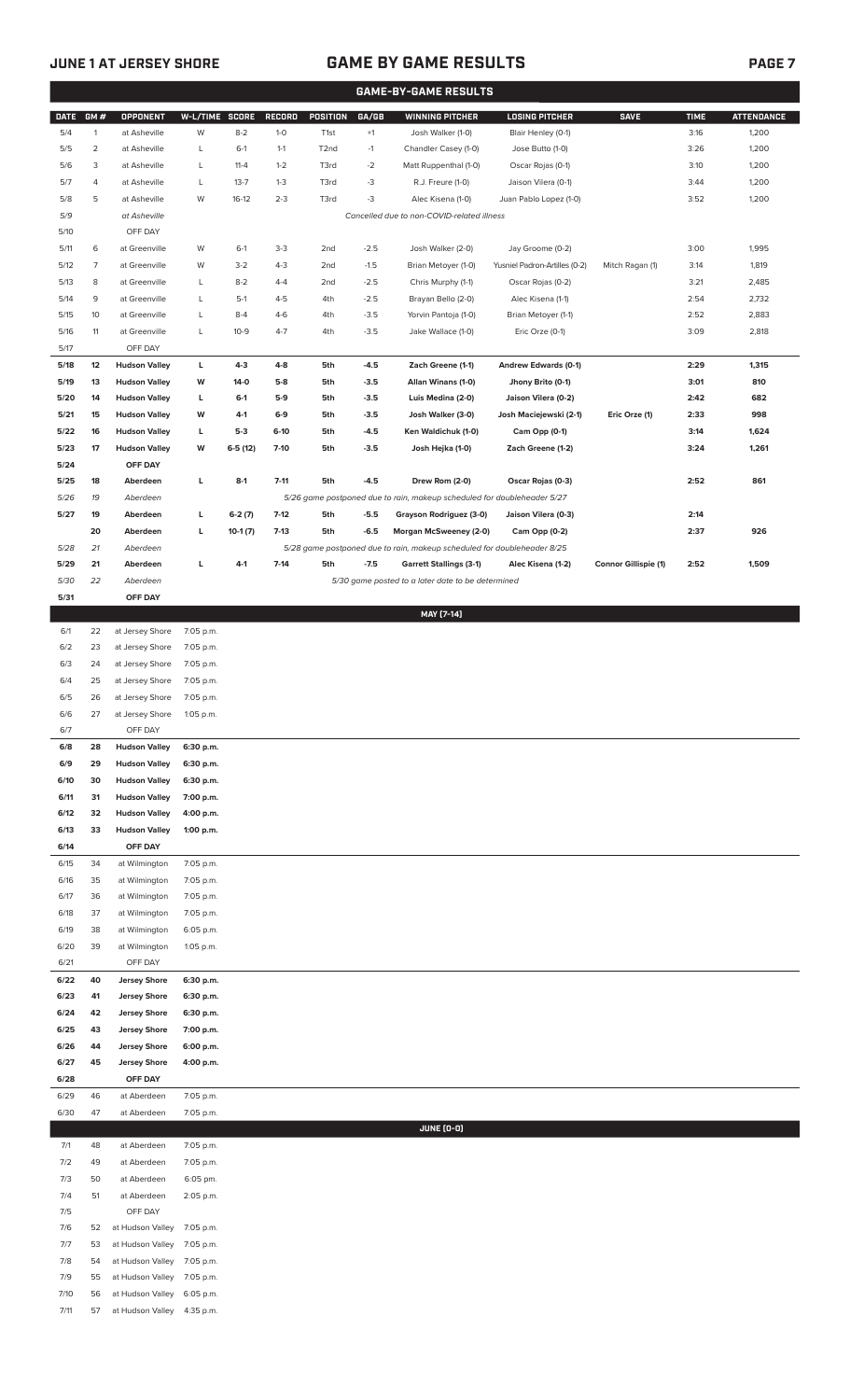# **JUNE 1 AT JERSEY SHORE GAME-BY-GAME PAGE 8**

| DATE GM # |     | OPPONENT             |           | GA/GB<br>W-L/TIME SCORE<br>RECORD<br>POSITION | <b>WINNING PITCHER</b> | <b>LOSING PITCHER</b> | <b>SAVE</b> | <b>TIME</b> | <b>ATTENDANCE</b> |
|-----------|-----|----------------------|-----------|-----------------------------------------------|------------------------|-----------------------|-------------|-------------|-------------------|
| 7/12      |     | OFF DAY              |           |                                               |                        |                       |             |             |                   |
| 7/13      | 59  | <b>Jersey Shore</b>  | 6:30 p.m. |                                               |                        |                       |             |             |                   |
| 7/14      | 60  | <b>Jersey Shore</b>  | 6:30 p.m. |                                               |                        |                       |             |             |                   |
| 7/15      | 61  | <b>Jersey Shore</b>  | 6:30 p.m. |                                               |                        |                       |             |             |                   |
| 7/16      | 62  | <b>Jersey Shore</b>  | 7:00 p.m. |                                               |                        |                       |             |             |                   |
| 7/17      | 63  | <b>Jersey Shore</b>  | 6:00 p.m. |                                               |                        |                       |             |             |                   |
| 7/18      | 64  | <b>Jersey Shore</b>  | 4:00 p.m. |                                               |                        |                       |             |             |                   |
|           |     |                      |           |                                               |                        |                       |             |             |                   |
| 7/19      |     | OFF DAY              |           |                                               |                        |                       |             |             |                   |
| 7/20      | 65  | Wilmington           | 6:30 p.m. |                                               |                        |                       |             |             |                   |
| 7/21      | 66  | Wilmington           | 6:30 p.m. |                                               |                        |                       |             |             |                   |
| 7/22      | 67  | Wilmington           | 6:30 p.m. |                                               |                        |                       |             |             |                   |
| 7/23      | 68  | Wilmington           | 7:00 p.m. |                                               |                        |                       |             |             |                   |
| 7/24      | 69  | Wilmington           | 6:00 p.m. |                                               |                        |                       |             |             |                   |
| 7/25      | 70  | Wilmington           | 4:00 p.m. |                                               |                        |                       |             |             |                   |
| 7/26      |     | OFF DAY              |           |                                               |                        |                       |             |             |                   |
| 7/27      | 71  | at Jersey Shore      | 7:05 p.m. |                                               |                        |                       |             |             |                   |
|           |     |                      |           |                                               |                        |                       |             |             |                   |
| 7/28      | 72  | at Jersey Shore      | 7:05 p.m. |                                               |                        |                       |             |             |                   |
| 7/29      | 73  | at Jersey Shore      | 7:05 p.m. |                                               |                        |                       |             |             |                   |
| 7/30      | 74  | at Jersey Shore      | 7:05 p.m. |                                               |                        |                       |             |             |                   |
| 7/31      | 75  | at Jersey Shore      | 7:05 p.m. |                                               |                        |                       |             |             |                   |
|           |     |                      |           |                                               | JULY (0-0)             |                       |             |             |                   |
| 8/1       | 76  | at Jersey Shore      | 1:05 p.m. |                                               |                        |                       |             |             |                   |
| 8/2       |     | OFF DAY              |           |                                               |                        |                       |             |             |                   |
| 8/3       | 77  | <b>Hudson Valley</b> | 6:30 p.m. |                                               |                        |                       |             |             |                   |
| 8/4       | 78  | <b>Hudson Valley</b> | 6:30 p.m. |                                               |                        |                       |             |             |                   |
| 8/5       | 79  | <b>Hudson Valley</b> | 6:30 p.m. |                                               |                        |                       |             |             |                   |
|           |     |                      |           |                                               |                        |                       |             |             |                   |
| 8/6       | 80  | <b>Hudson Valley</b> | 7:00 p.m. |                                               |                        |                       |             |             |                   |
| 8/7       | 81  | <b>Hudson Valley</b> | 6:00 p.m. |                                               |                        |                       |             |             |                   |
| 8/8       | 82  | <b>Hudson Valley</b> | 4:00 p.m. |                                               |                        |                       |             |             |                   |
| 8/9       |     | OFF DAY              |           |                                               |                        |                       |             |             |                   |
| 8/10      | 83  | at Wilmington        | 7:05 p.m. |                                               |                        |                       |             |             |                   |
| 8/11      | 84  | at Wilmington        | 7:05 p.m. |                                               |                        |                       |             |             |                   |
| 8/12      | 85  | at Wilmington        | 7:05 p.m. |                                               |                        |                       |             |             |                   |
| 8/13      | 86  | at Wilmington        | 7:05 p.m. |                                               |                        |                       |             |             |                   |
| 8/14      | 87  | at Wilmington        | 6:05 p.m. |                                               |                        |                       |             |             |                   |
| 8/15      | 88  | at Wilmington        |           |                                               |                        |                       |             |             |                   |
|           |     |                      | 1:05 p.m. |                                               |                        |                       |             |             |                   |
| 8/16      |     | OFF DAY              |           |                                               |                        |                       |             |             |                   |
| 8/17      | 89  | at Hudson Valley     | 7:05 p.m. |                                               |                        |                       |             |             |                   |
| 8/18      | 90  | at Hudson Valley     | 7:05 p.m. |                                               |                        |                       |             |             |                   |
| 8/19      | 91  | at Hudson Valley     | 7:05 p.m. |                                               |                        |                       |             |             |                   |
| 8/20      | 92  | at Hudson Valley     | 7:05 p.m. |                                               |                        |                       |             |             |                   |
| 8/21      | 93  | at Hudson Valley     | 6:05 p.m. |                                               |                        |                       |             |             |                   |
| 8/22      | 94  | at Hudson Valley     | 4:35 p.m. |                                               |                        |                       |             |             |                   |
| 8/23      |     | OFF DAY              |           |                                               |                        |                       |             |             |                   |
| 8/24      | 95  | Aberdeen             | 6:30 p.m. |                                               |                        |                       |             |             |                   |
|           |     |                      |           |                                               |                        |                       |             |             |                   |
| 8/25      | 96  | Aberdeen             | 5:00 p.m. |                                               |                        |                       |             |             |                   |
|           | 97  | Aberdeen             | DH        |                                               |                        |                       |             |             |                   |
| 8/26      | 98  | Aberdeen             | 6:30 p.m. |                                               |                        |                       |             |             |                   |
| 8/27      | 99  | Aberdeen             | 7:00 p.m. |                                               |                        |                       |             |             |                   |
| 8/28      | 100 | Aberdeen             | 6:00 p.m. |                                               |                        |                       |             |             |                   |
| 8/29      | 101 | Aberdeen             | 4:00 p.m. |                                               |                        |                       |             |             |                   |
| 8/30      |     | OFF DAY              |           |                                               |                        |                       |             |             |                   |
| 8/31      | 102 | Wilmington           | 6:30 p.m. |                                               |                        |                       |             |             |                   |
|           |     |                      |           |                                               | AUGUST (0-0)           |                       |             |             |                   |
| 9/1       | 103 | Wilmington           | 6:30 p.m. |                                               |                        |                       |             |             |                   |
| 9/2       | 104 | Wilmington           | 6:30 p.m. |                                               |                        |                       |             |             |                   |
|           | 105 |                      |           |                                               |                        |                       |             |             |                   |
| 9/3       |     | Wilmington           | 7:00 p.m. |                                               |                        |                       |             |             |                   |
| 9/4       | 106 | Wilmington           | 6:00 p.m. |                                               |                        |                       |             |             |                   |
| 9/5       | 107 | Wilmington           | 4:00 p.m. |                                               |                        |                       |             |             |                   |
| 9/6       |     | OFF DAY              |           |                                               |                        |                       |             |             |                   |
| 9/7       | 108 | at Hudson Valley     | 7:05 p.m. |                                               |                        |                       |             |             |                   |
| 9/8       | 109 | at Hudson Valley     | 7:05 p.m. |                                               |                        |                       |             |             |                   |
| 9/9       | 110 | at Hudson Valley     | 7:05 p.m. |                                               |                        |                       |             |             |                   |
| 9/10      | 111 | at Hudson Valley     | 7:05 p.m. |                                               |                        |                       |             |             |                   |
| 9/11      | 112 | at Hudson Valley     | 6:05 p.m. |                                               |                        |                       |             |             |                   |
| 9/12      | 113 | at Hudson Valley     | 4:35 p.m. |                                               |                        |                       |             |             |                   |
| 9/13      |     | OFF DAY              |           |                                               |                        |                       |             |             |                   |
|           |     |                      |           |                                               |                        |                       |             |             |                   |
| 9/14      | 114 | <b>Jersey Shore</b>  | 6:30 p.m. |                                               |                        |                       |             |             |                   |
| 9/15      | 115 | <b>Jersey Shore</b>  | 6:30 p.m. |                                               |                        |                       |             |             |                   |
| 9/16      | 116 | <b>Jersey Shore</b>  | 6:30 p.m. |                                               |                        |                       |             |             |                   |
| 9/17      | 117 | <b>Jersey Shore</b>  | 7:00 p.m. |                                               |                        |                       |             |             |                   |
| 9/18      | 118 | <b>Jersey Shore</b>  | 4:00 p.m. |                                               |                        |                       |             |             |                   |
| 9/19      | 129 | <b>Jersey Shore</b>  | 1:00 p.m. |                                               |                        |                       |             |             |                   |
|           |     |                      |           |                                               | SEPTEMBER [0-0]        |                       |             |             |                   |